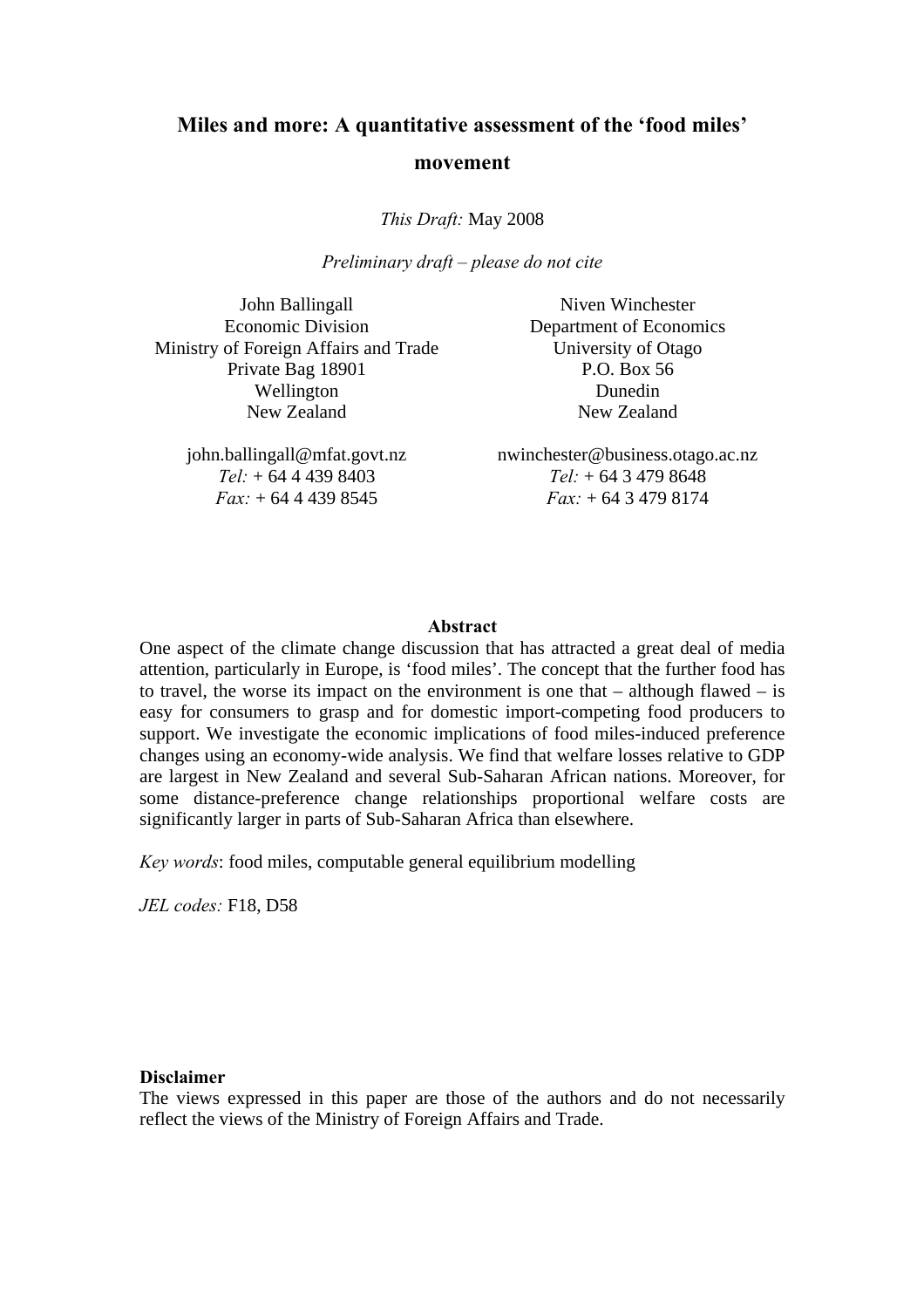## **1. Introduction**

For those of you who know New Zealand, if we asked you to use one adjective to describe the capital city of Wellington, it probably wouldn't be 'warm'. Yet Wellingtonians are celebrating because it's been the warmest, longest summer in many years. Further North in the dairy-focused Waikato region, farmers are experiencing one of the worst droughts in decades and are praying for rain. Amongst the celebrations and consternations, many suggest that this unusual weather pattern is due to climate change and is a portent of things to come.

At the same time, New Zealand's national carrier, Air New Zealand, has announced that it will now provide its passengers with the option of paying *more* for their fares, despite receiving no tangible change in the quality of service provided. Passengers may, if they choose, pay an additional 'carbon offset charge' per flight that will be used by Air New Zealand to invest in green technology and reforestation programmes.<sup>1</sup> Meanwhile, from the other side of the World, a website has been developed to promote the 'Fife Diet' that aims to bring people together to eat good local food, boost the local community of food producers and help participants re-learn how to eat seasonally.<sup>2</sup> Finally, Walkers Crisps have announced that after a scientific analysis, they are happy to inform consumers that there is precisely 75 grams of embodied carbon dioxide in each packet of their cheese and onion flavoured crisps.<sup>3</sup>

The connection between these various snippets is that consumers, producers, governments and societies all around the globe are starting to pay much greater attention to the potential effects of climate change.<sup>4</sup> As awareness grows, the behaviour of these economic agents will change: they are already starting to take actions that they believe may lead to an improvement in the global environment. The weighting that environmental issues take in economic agents' behavioural decisions is increasing over time. These actions have subsequent economic consequences.

 $\frac{1}{2}$  See <u>www.airnz.co.nz/aboutus/mediacentre/pressreleases</u>.

<sup>&</sup>lt;sup>2</sup> See http://fifediet.wordpress.com.

<sup>&</sup>lt;sup>3</sup> See http://www.walkerscarbonfootprint.co.uk/walkers\_carbon\_footprint.html.

<sup>&</sup>lt;sup>4</sup> We do not attempt to review the screeds of literature on the science of climate change. While debate continues about the precise nature and drivers of changes to the global climate, this paper proceeds on the basis of a few broad, commonly-accepted assertions: the average global temperature is rising; that human activities have played a large part in this; that there are economic costs from both inaction and action; and that behavioural changes from economic agents are required over time to reduce our impact on the environment.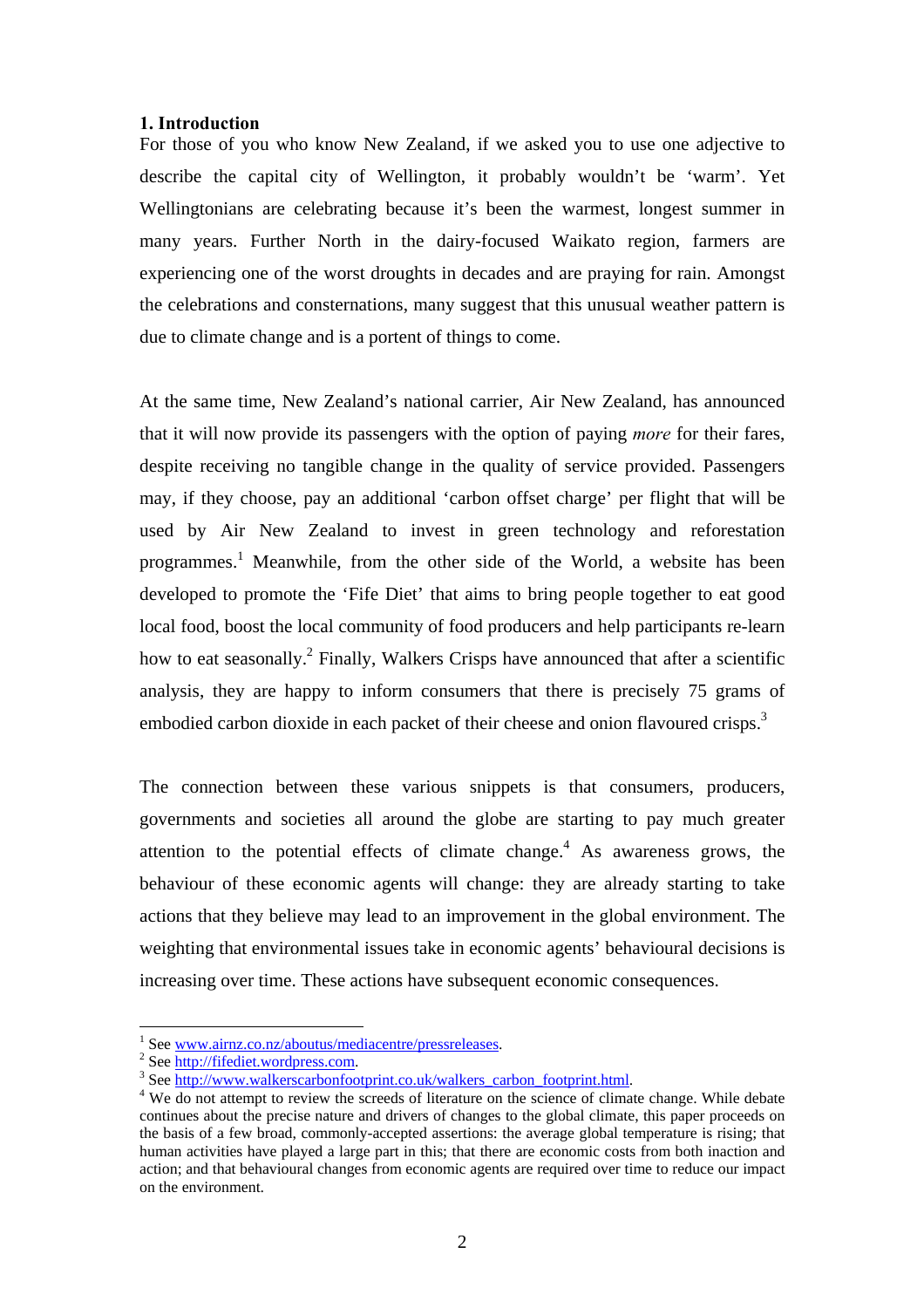One particularly topical area of discussion in media and policy circles concerns the production, transportation and consumption of food. In this paper, we explore how changing consumer preferences, even when possibly ill-informed, could have relatively large impacts on food exporting nations, including developed countries such as New Zealand and developing countries such as those in Sub-Saharan Africa.

In particular, we focus on the concept of 'food miles' – crudely defined as the distance that food has to be transported from producer to consumer, and the associated greenhouse gases (GHG) emissions generated by that food transport. We investigate the economic consequences of a shift in preferences in three Western European nations – the UK, France and Germany – towards food transported shorter distances. Our simulations consider several different relationships between preference shifts and distance. In all specifications, we find that welfare losses relative to GDP are largest in New Zealand and several Sub-Saharan African nations.

For some distance-preference shift relationships, however, welfare losses in some Sub-Saharan nations are significantly larger than elsewhere. This is because, despite being geographically closer to the Europe than several developed countries, African nations such as Malawi export large amounts of agro-food products (relative to their GDP) to Europe. These results indicate that some of the world's poorest nations may bear the brunt of Europe's 'food miles' movement.

This paper has three further sections. The next section provides an overview of the food miles debate. Section 3 outlines our modelling framework and details results from our simulation exercises. The final section concludes.

# **2. Overview of the food miles debate**

## *Historical context*

The phrase 'food miles' was first coined by British academic Professor Tim Lang in the mid-1990s (Paxton, 1994). In the context of Lang's work on food consumption, transport and the environment, food miles was described as the distance that our groceries have to travel to reach our plates. The clear inference was that the further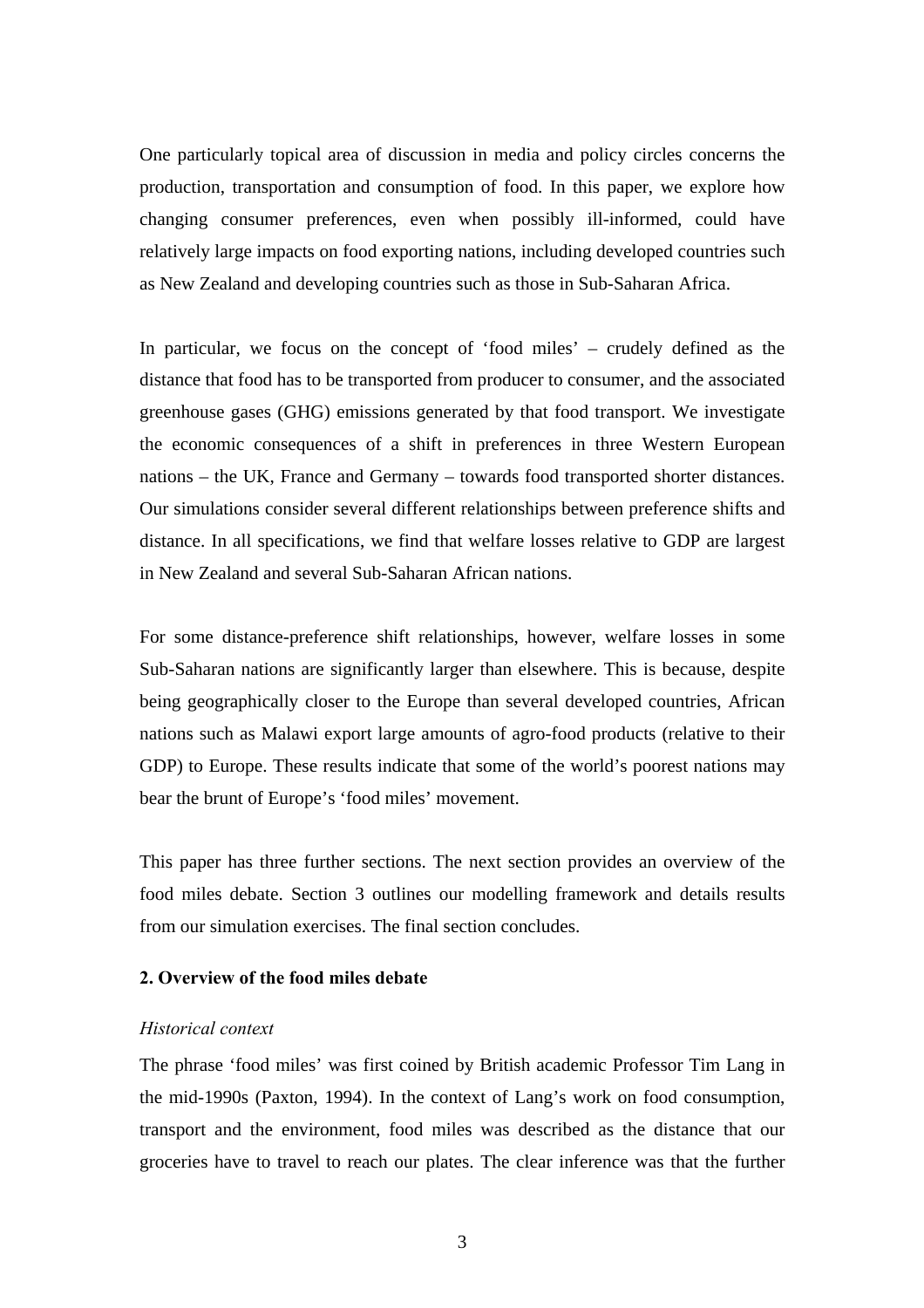food has to travel, the worse it is for the environment, due to the carbon emissions generated in the transport of the food.<sup>5</sup>

Over the next few years, the concept of food miles started to become more widely used, as a variety of economic agents embraced its simplicity when seeking to raise concerns about the environmental impacts of food production and consumption. This was all taking place at a time when many UK consumers were interested in trying to reduce their personal 'carbon footprint' – the amount of carbon dioxide they generate through living their daily lives.

By 2003-04, food miles was appearing on a daily basis across various media outlets in the UK. The message in these media articles was unambiguous: one easy way of reducing your carbon footprint is to reduce the amount of food in your diet that has travelled long distances. For example, these articles asked, why buy lamb imported 11,000 miles from New Zealand when a perfectly good substitute can be sourced from Wales? Why buy tomatoes freighted to the UK from Spain when similar fruit can be bought from British farms? And why buy Australian wine when you can find something similar from a source closer to home such as France or Italy?<sup>6</sup>

Our overview focuses on the food miles debate in the UK as the concept was seeded and has gained the most momentum in this nation. There is, however, growing awareness of food miles, and related concepts such as 'buy local' and sustainability, across Europe, especially France and Germany, and North America. A number of drivers can be identified which explain the rise in popularity in the UK of food miles as a concept:

## *1. Emotional/historical drivers*

 $\overline{a}$ 

Food security has always been a concern of some portions of society in the post-War era, due to the shortage of food available in the World Wars. There is thus reluctance in some quarters to become overly reliant on other countries

<sup>&</sup>lt;sup>5</sup> 'Carbon emissions' is often used instead of 'greenhouse gas emissions' in this paper. Of course, carbon dioxide is just one of the harmful gases that are generated by producing and transporting food, and methane and nitrous oxide are particularly important for many agricultural producers.

<sup>&</sup>lt;sup>6</sup> Interestingly, British wine was rarely suggested as an alternative.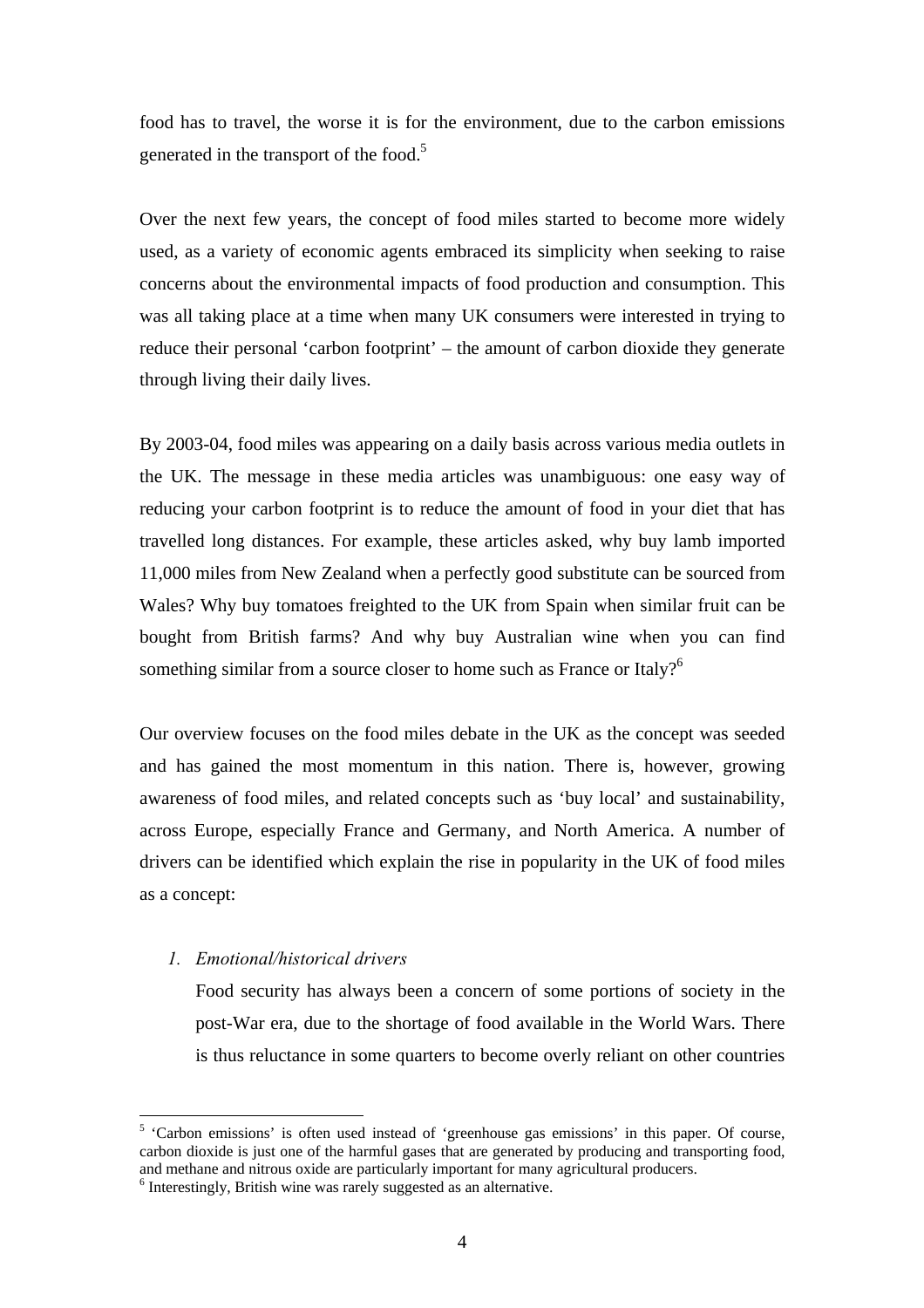for essential food items and that a shift to greater self-sufficiency in food production would be a good idea.<sup>7</sup>

# *2. Protectionism/sentimental*

Farming associations have been at the centre of efforts to promote the purchase of locally-produced food (at supermarkets and at farmers' markets) over imported products. The Farmers' Weekly website launched a concerted food miles advertising campaign with the slogan "Local food is miles better" in 2006.<sup>8</sup> This campaign aimed to tap into the UK's long-standing emotional attachment to the rural sector, where farming is seen as a traditional lifestyle. This campaign has been labelled 'protectionism in disguise' by some New Zealand Ministers concerned about its impact on trade flows and global emissions.<sup>9</sup>

# *3. Commercial*

Sensing that there was growing consumer awareness of the distance travelled by, and environmental impact of, food, some UK producers launched their own advertising campaigns highlighting the perceived environmental evils of imported food. One advert created by a UK dairy producer showed a picture of a rusting freight ship, belching smoke (portraying the pollution caused by transporting butter from New Zealand) alongside a picture of a cute, sundrenched, thatched traditional farmers' cottage (ostensibly representing the way that butter is made in the UK). The caption asked readers why they would want to buy butter that's been transported  $11,000$  miles.<sup>10</sup> These adverts appear to be aimed at advancing market share rather than improving the environment.

<sup>&</sup>lt;sup>7</sup> See http://www.go-self-sufficient.com/ containing comments such as "in wartime, when the sea lanes were under attack, the country nearly starved."

<sup>&</sup>lt;sup>8</sup> See <u>http://www.fwi.co.uk/gr/foodmiles/index.html</u><br><sup>9</sup> Now Zeeland's Trade Minister suggests "Calls for

<sup>&</sup>lt;sup>9</sup> New Zealand's Trade Minister suggests "Calls for food miles to be used in fact contradict the goal of reducing global emissions and are often a thinly disguised appeal for self-interested protectionism". (See http://www.beehive.govt.nz/release/food+miles+claims+miss+target.) Also New Zealand's Agriculture Minister's comments that "[food miles] is being used in Europe by self interested parties trying to iustify protectionism in another guise". trying to justify protectionism in another guise".<br>http://www.progressive.org.nz/modules.php?name=News&file=article&sid=2405

 $\frac{10}{10}$  See http://www.foodanddrinkeurope.com/news/ng.asp?n=69206-dairy-crest-anchor-butter.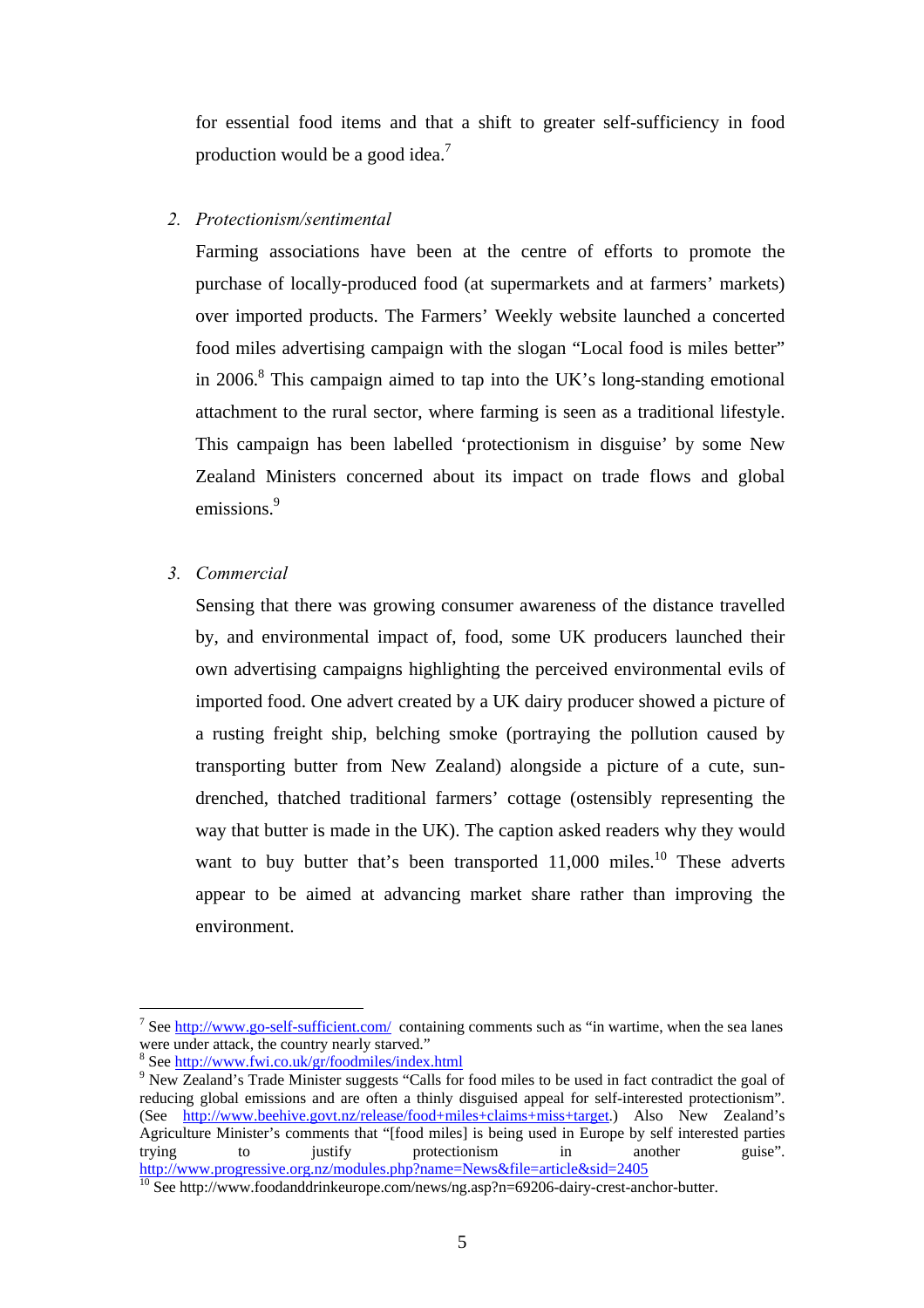## *4. Environmental*

As the concept of food miles became more commonly used, environmental lobby groups and NGOs adopted the idea and suggested that households could reduce their carbon footprint by reducing their imports of foodstuffs and buying more locally produced items.<sup>11</sup> As we will outline shortly, this simple assertion is misplaced, but for households wanting to be seen to 'do their bit' to combat climate change, it seemed like a fairly obvious and easy thing to do.

A combination of these various drivers has resulted in food miles becoming an increasingly oft-used expression amongst UK media, consumers and retailers.

## *Catchy phrase, flawed concept*

 $\overline{a}$ 

At first glance, the concept of food miles is intuitively appealing – the further food has to travel, the worse it is for the environment. More transport equals more energy use equals more emissions. But look a little deeper and the flaws in the concept are clear. As a result, environmentally-minded consumers are being misled if they are told that food miles will help them make fully informed purchasing choices.

First, by considering only the distance that food travels, food miles does not take into account the efficiency levels of various modes of transport. Different modes of transport have dramatically different energy costs: the energy used, and emissions generated, per tonne-kilometre of freight depends on whether food is moved using aeroplanes, ships, trains, heavy goods vehicles, light goods vehicles or even household cars. For example, according to Smith *et al.* (2005, 2005, Table A3.1, Annex 3; also DEFRA, 2001; Mason *et al*, 2002) carbon emissions from long haul air freight are estimated to be over 100 times larger than those from sea freight. Therefore, ceteris paribus, air-freighted food will have a far higher environmental impact than sea freighted food. This is important for New Zealand, as 99.75% of its food and beverage exports to UK are sent by sea, rather than by air.

Second, and more importantly, the concept of food miles is over simplistic in that it focuses solely on the transport component of a product's entire life-cycle as a measure

<sup>&</sup>lt;sup>11</sup> Saunders *et al.* (2006, p4) note that "The Women's Environmental Network went as far as to say that importing apples from New Zealand is 'insanity'".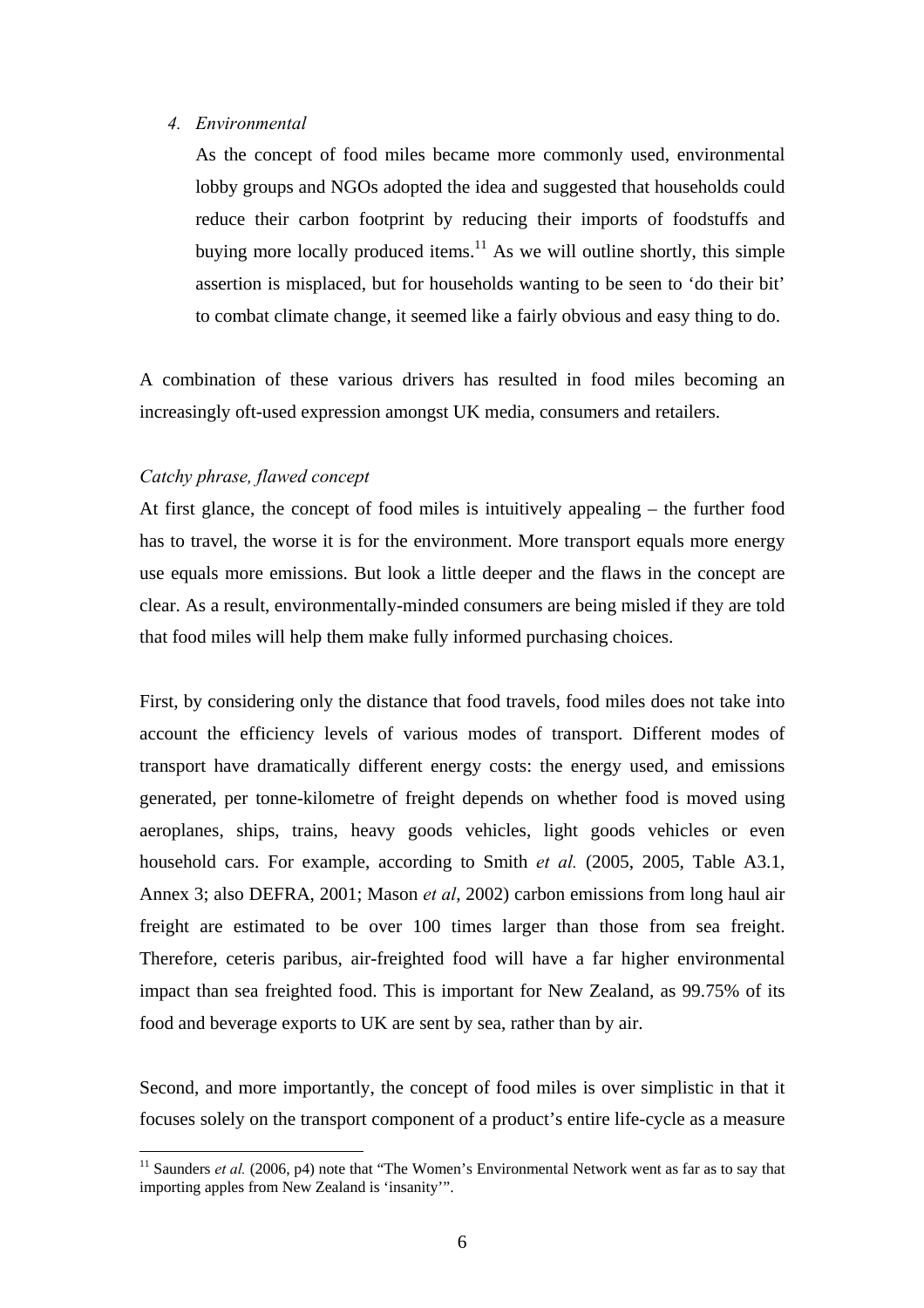of its environmental impact. This focus on transport ignores the energy used and emissions generated across the rest of the product's life cycle (during the planting, harvesting, storage, processing, packaging, disposal, etc).

Various studies have shown that food miles as a credible measure of environmental costs simply doesn't stand up to analytical scrutiny. DEFRA (2005, p.v) notes that it can be more sustainable (in energy terms) to import tomatoes from Spain than to produce them in heated greenhouses in the UK outside summer months. Saunders *et al.* (2006) estimate that, even after taking into account transport to the UK, the energy use associated with importing dairy products, lamb, apples and onions from New Zealand is lower than that associated with alternative sources. A German study (Schlich and Fleissner, 2003) has also compared New Zealand and German lamb production and concludes that when energy use in the production phase is taken into account, New Zealand lamb has lower energy inputs than lamb produced in Germany. So "the most popular claims for regional food production and distribution instead of global process chains are not generally valid….ecological quality is mainly influenced by operational efficiency and not by…distance itself" (insert page number). A report by Williams (2006) estimates that the carbon emissions associated with importing Kenyan roses into the UK were almost six times lower than for roses imported from the Netherlands, even after the emissions associated with air-freighting them from Kenya are considered. This is because of the very high emissions generated in the Netherlands by artificially heating and lighting roses, relative to those involved in growing roses in the Kenyan sunshine.

Other research has confirmed that the vast majority of transport distance and environmental costs associated with food supply are domestically generated, rather than attributable to international freight. DEFRA (2005) reports that 82% of vehicle kilometres associated with transporting food consumed in the UK are generated within the UK. Pretty *et al.* (2005) calculate that the environmental costs of freighting food by sea and air are 'trivial' compared with the costs of domestic food transport in the UK. They estimate that the externality cost of imported food is 0.005 pence per person per week in the UK. The externality cost of UK domestic road transport (from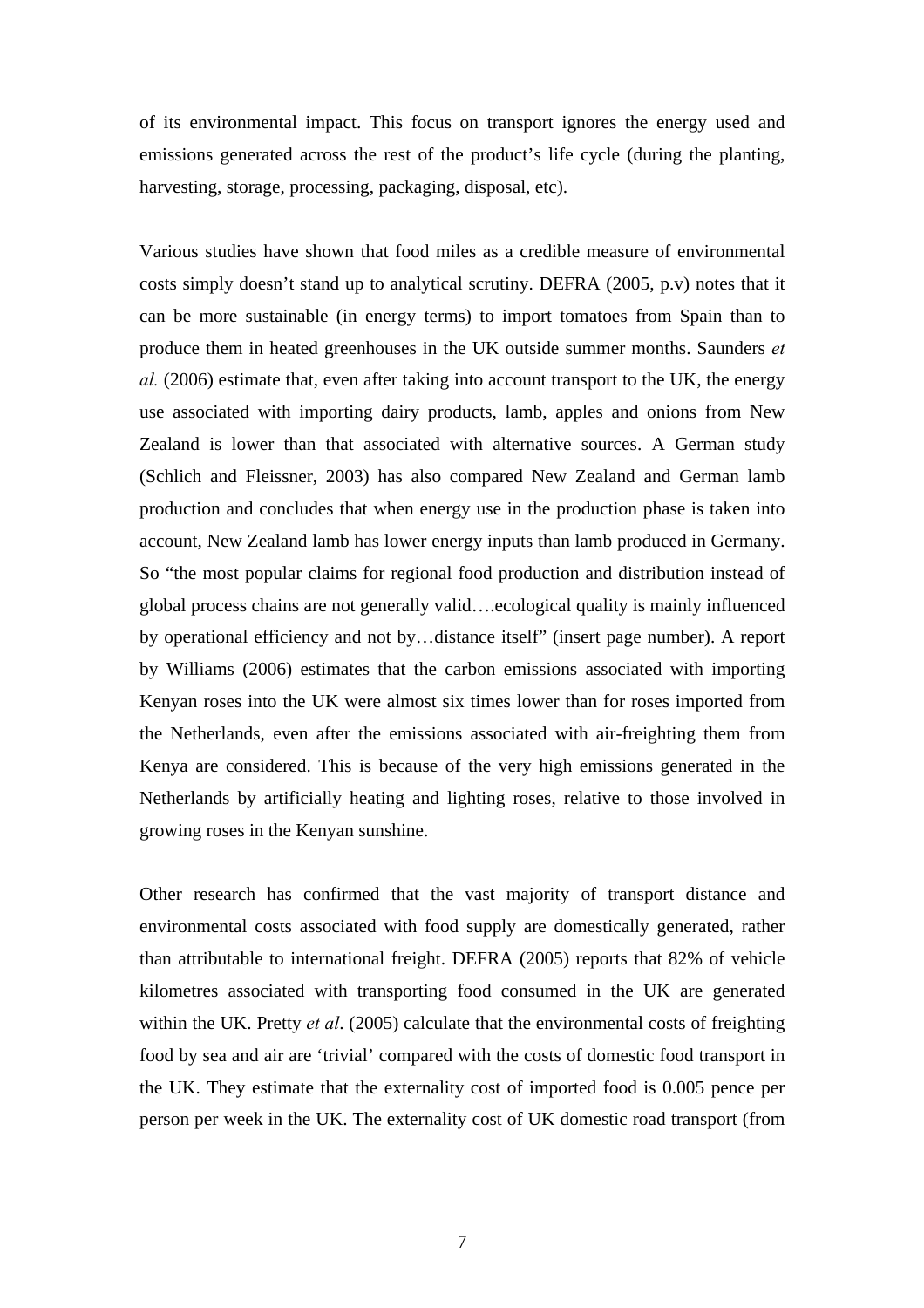farm to shop), in contrast, is 75.7 pence. The externality cost of transporting food from the shop to consumers' homes is  $41.1$  pence.<sup>12</sup>

This research has gone some way to highlighting that food miles (a single indicator based only on distance travelled) is an inadequate indicator of sustainability (DEFRA, 2005, p.ii). Indeed, in some circumstances, buying locally produced food can be more damaging to the environment than importing similar products from distant sources.

There is little evidence to suggest that other products have been heavily targeted by the concept, although 'wood miles' and 'flower miles' have appeared occasionally in overseas media publications. There is no logical economic reason why food should be singled out. The concept of 'flower miles', largely aimed at African flora, highlights another important aspect of the food miles debate. Developing countries are often heavily reliant on exports of primary products, and many are located far away from their key markets. A reduction in UK purchases of items from developing countries due to concerns over food miles or flower miles could have a significant detrimental effect on niche horticultural exports from these countries. Kenya has already expressed its concern about this possibility.<sup>13</sup>

## *Current tends*

 $\overline{a}$ 

For the reasons outlined above, it is generally accepted in policy, academic and informed media circles that food miles is not a good indicator of environmental sustainability. Increasingly the issue has evolved to recognise the importance of considering the embedded greenhouse gases (GHG) across the entire life cycle of a product (also known as a GHG or carbon footprint) when trying to examine the environmental impact of food production and consumption.

This makes life difficult for the average UK consumer. If they are to make informed choices, they would need to know the GHG footprint of all of the products available

 $12$  Along similar lines, it has been estimated that a standard British shopping trip of 6.4 kilometres in a large family car to collect 20kg of food uses 25.6 megajoules of energy. This is the same amount of energy as is used to transport 20kg of food over 8,500 kilometres by sea (Heyes and Smith, 2006, p.2).

<sup>&</sup>lt;sup>13</sup> See http://grownunderthesun.com/ The campaign's aim was to label all Kenyan horticultural exports to Europe with a sticker noting that they were "Grown under the sun" (i.e. with very little use of emissions-intensive inputs), although funding problems have since halted the campaign's progress (see http://allafrica.com/stories/200804031059.html).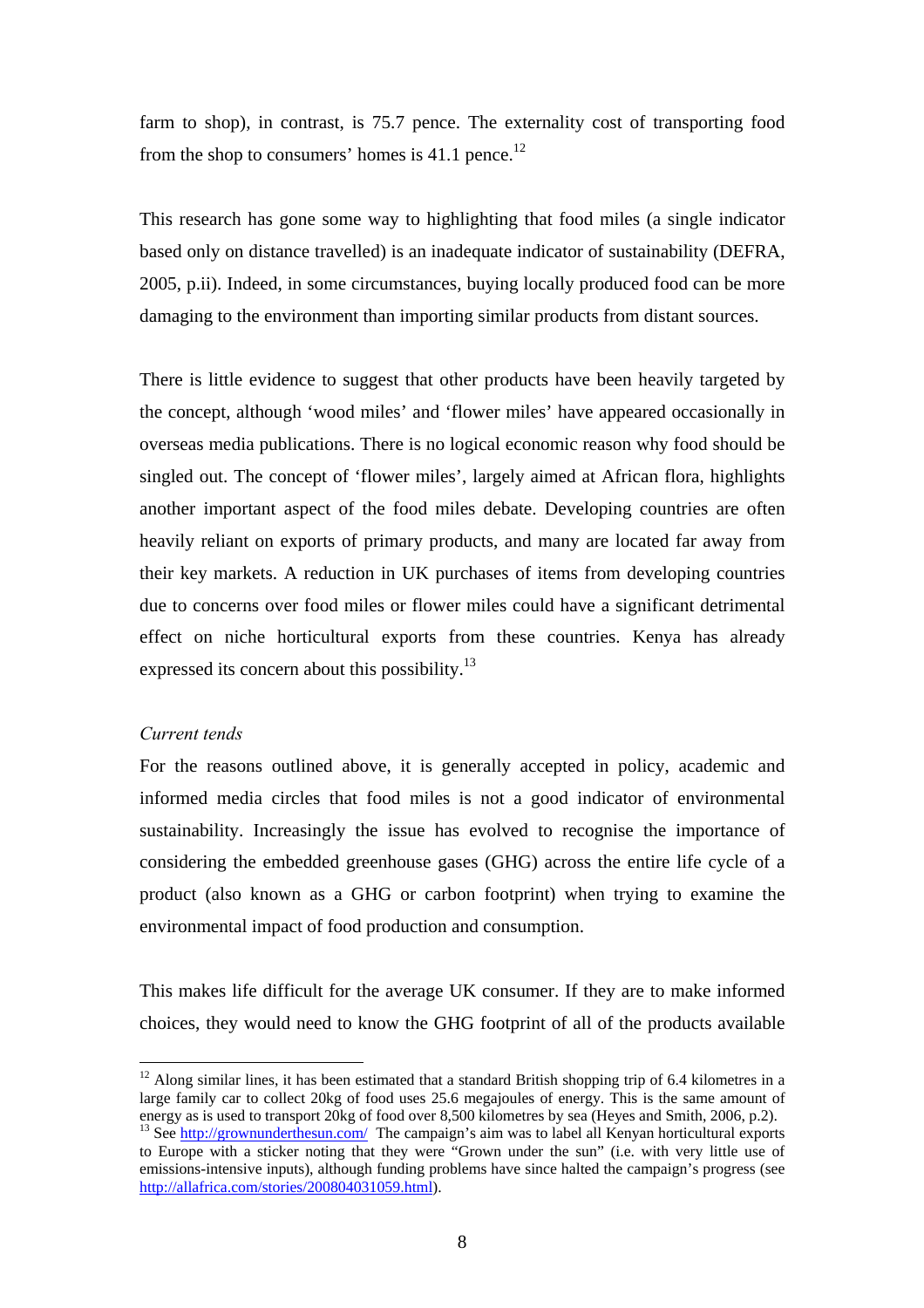to them, and then weigh up this environmental cost against other factors such as price, freshness, quality and seasonality. Some UK retailers (Tesco's in particular) have already started to investigate options for labelling food with some form of 'carbon label' that would present this information. They have quickly realised that this is a massive undertaking that requires a considerable amount of scientific research.<sup>14</sup> One of the major problems is that there is no commonly-agreed, robust methodology for conducting life cycle analyses.<sup>15</sup>

Regardless of these methodological problems, surveys and media reports from the UK suggest that consumers are increasingly aware of the potential environmental impacts of their food purchasing decisions, and are seemingly looking to purchase more locally-grown food. For example, Fishburn Hedges, a UK communications agency, conducted a survey in May 2007 and found that around 56% of UK consumers are aware of the phrase 'food miles' (Fishburn Hedges, 2007). Furthermore, a survey of 55,000 teenagers in the UK suggests that 40% had bought locally produced food instead of imports.16

On the retail side, "shopping trends at Waitrose show a clear demand from consumers for greener products. Sales of locally sourced produce, which come with fewer food miles, have risen 80% this year compared with last year" (UK Times, 2 December 2007). And in March 2008, Tesco reported that fresh produce labelled as local has seen a 20-25% uplift, compared to before the branding was launched.<sup>17</sup> There is also a small, but growing, awareness of the idea of having a low carbon or 'low impact' diet that includes fewer meat and dairy products (two of New Zealand's major exports to the UK), which are seen as being emissions-intensive to produce. Based on these factors, it seems reasonable to expect that there will be a shift in consumer preferences

<sup>&</sup>lt;sup>14</sup> See http://www.guardian.co.uk/environment/2007/jan/25/supermarkets.ethicalliving which notes "Tesco freely admitted that it doesn't know how to measure this [carbon footprint] yet, and has effectively outsourced the problem to scientists at Oxford's Environmental Change Institute, along with the promise of £5m funding to help them along. The problem for Tesco's grand announcement is that Brenda Boardman, who leads the institute, is in the dark too. "I don't know how we'll do this either yet. We haven't started and it's not going to be an easy project," she said".

<sup>&</sup>lt;sup>15</sup> Note however, that DEFRA, The Carbon Trust and British Standards Institute are working collaboratively to develop a Publicly Available Specification (essentially a standard) for measuring the GHG footprint of goods and services. This may, in time, be a basis for moves towards widespread retailer carbon labelling.

<sup>&</sup>lt;sup>16</sup> See http://www.forumforthefuture.org.uk/future/test\_head\_page499.aspx.

<sup>&</sup>lt;sup>17</sup> See In Fresh Produce Journal (Insert reference).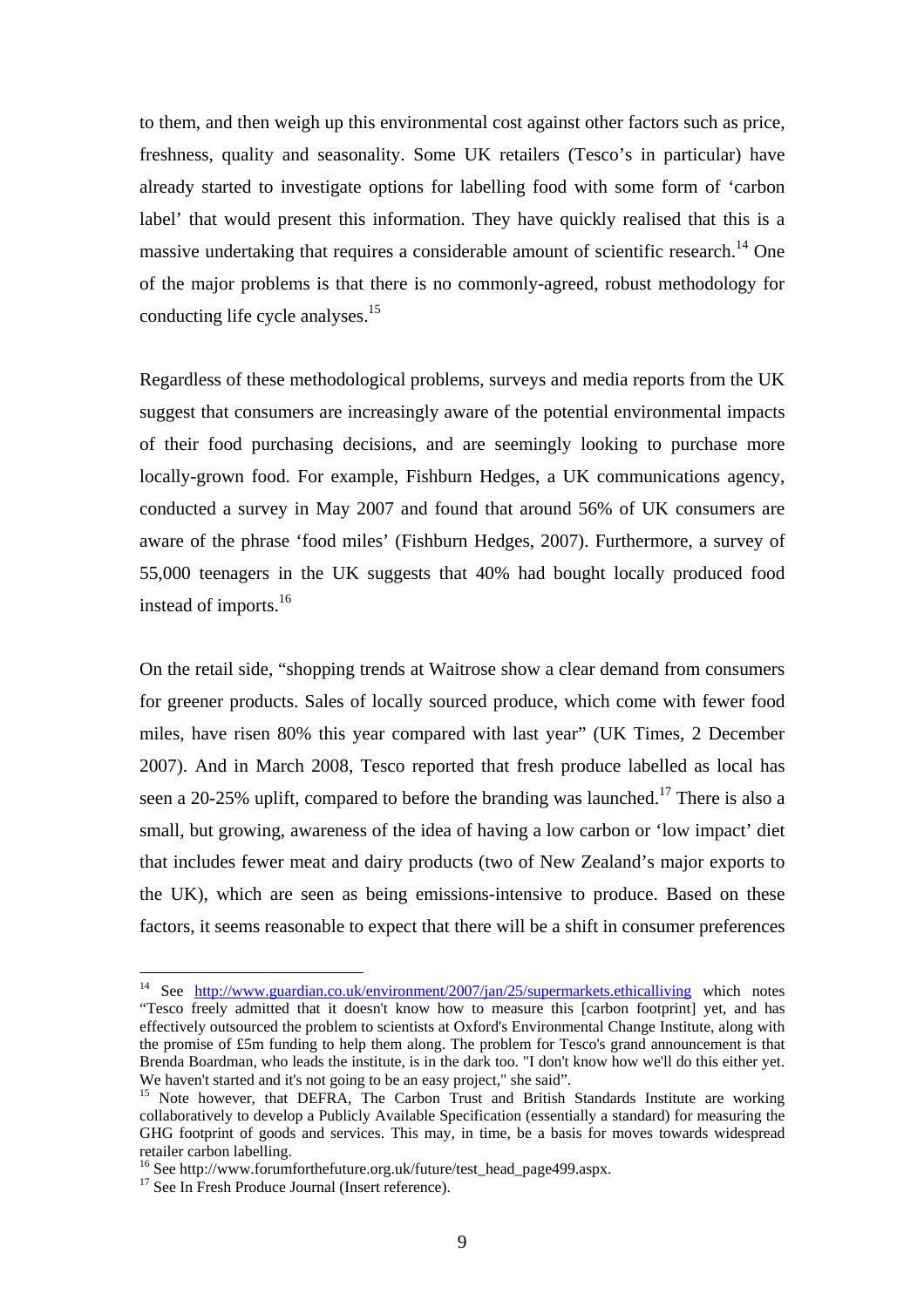away from imported food towards locally-produced products, although determining the timing and size of this shift is difficult.<sup>18</sup>

New Zealand clearly has a significant interest in how these debates develop, for the following reasons:

- Despite the New Zealand economy diversifying in recent decades, the primary sector remains central to New Zealand's economic prospects.
- Over 50% of New Zealand's merchandise exports are related to food and beverages.
- The UK accounts for over \$1 billion of food and beverage exports.
- Inbound tourism is also an important source of export earnings (around as large as the New Zealand dairy export sector) and could also be negatively affected if consumers start to avoid long-haul air travel due to concerns over the GHG emitted during these flights.

Furthermore, although some have suggested that 'distance is dead' (Cairncross, 1997), there is no escaping that New Zealand is the most geographically distant developed country from the UK. Any goods transported from New Zealand must travel a long way to market. And some of these exported goods compete with domesticallyproduced items and/or similar items transported shorter distances, such as lamb, apples and dairy products. Therefore New Zealand has tended to be portrayed as the 'poster child of food miles' – if a journalist is looking to run a story along the lines of "Why buy good X from far-away country Y when you could buy something similar that is produced in the UK and thus reduce food miles?", then New Zealand has often been used as Country Y.

Should this rather unwelcome attention to New Zealand be translated into real changes in consumer or retailer behaviour, then there is potential for New Zealand's export interests to be affected. This could happen either through the volume channel

<sup>&</sup>lt;sup>18</sup> While environmental factors are becoming more important in consumers' purchasing decisions, factors such a price and quality still dominate (Fishburn Hedges, 2007, p.11).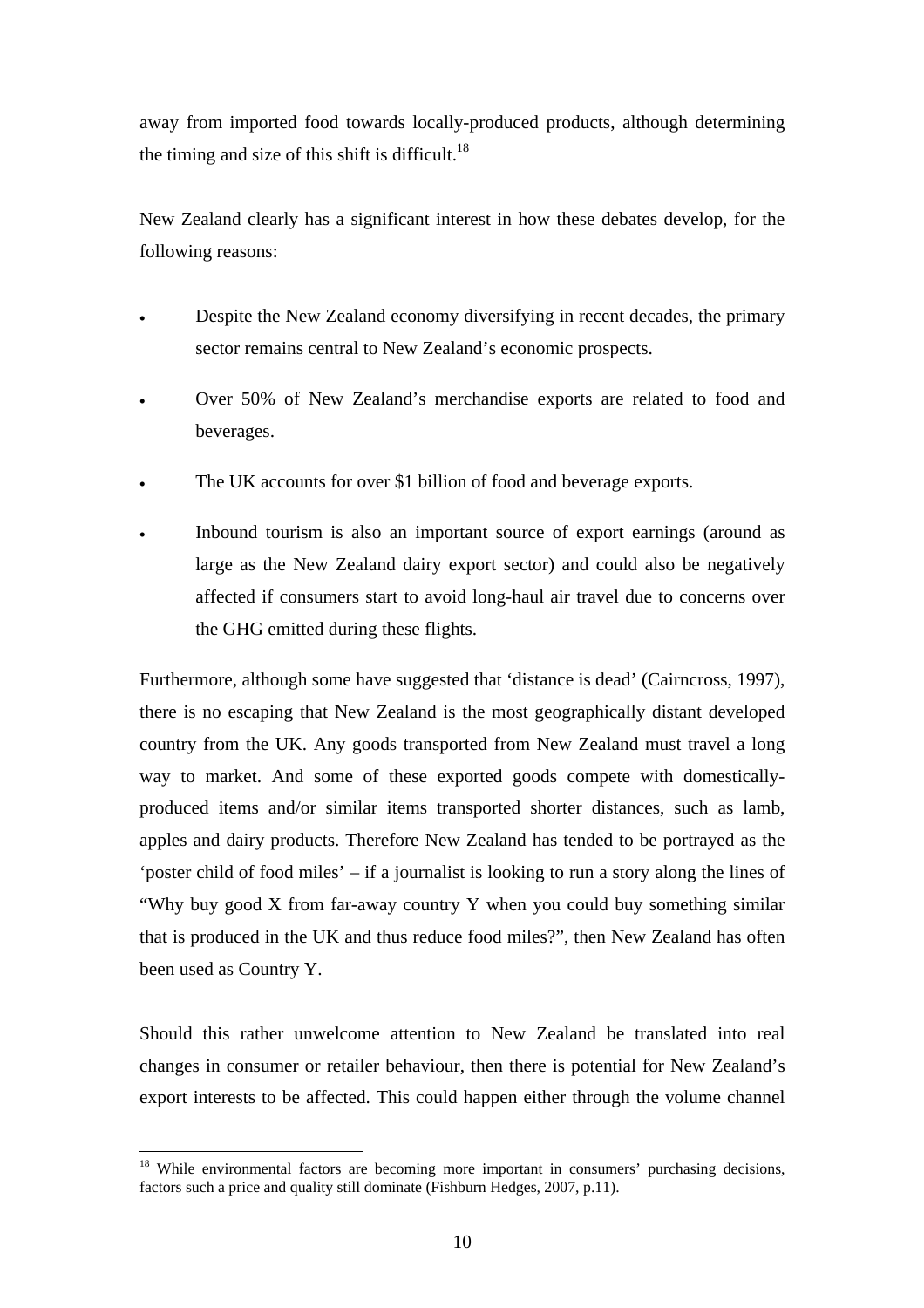(UK consumers wanting to buy less from New Zealand due to feelings of guilt about the environment impacts of such purchases) or the price channel (major retailers using potential New Zealand vulnerability to food miles concerns as leverage in price negotiations with New Zealand exporters). As a result, food miles has become a fairly delicate and important issue for New Zealand exporters over the past two years in particular, and they have sought to respond to these emerging market signals.

### **3. Modelling exercises**

 $\overline{a}$ 

We analyse the impact of European food miles movements in the UK, France and Germany using an economy-wide analysis. Our chosen model, 'GTAP6inGAMS', draws on the Global Trade Analysis Project (GTAP) database (Dimaranan, 2006) and is programmed using the General Algebraic Modelling System (GAMS) software. GTAP6inGAMS is a global model that captures both inter-sectoral linkages within regions and economic linkages between regions. As the model is well know and outlined in detail by Rutherford (2005), we do not discuss it here.

Version 6 of the GTAP database identifies 87 regions and 57 commodities. We aggregate the database to form 15 regions and 14 sectors. The composition of regions and sectors identified in our model in terms of components recognised in the GTAP database are highlighted in Table 1. Our regional aggregation identifies New Zealand, several Sub-Saharan African regions, countries with active food miles campaigns (the UK, France and Germany), and other nations. Our treatment of Sub-Saharan African nations singles out Madagascar and Malawi as European food miles movements are likely to have a significant impact on these nations.<sup>19</sup> To highlight this point, we display agro-food exports relative to GDP in Table 2. The data reveal that agricultural exports to the UK are most important for (in descending order) Malawi (1.88% of GDP), Rest of South African CU (1.27%) and New Zealand (1.10%). With respect to France, Madagascar's agro-food exports to this market relative to GDP are high (3.08%), while moderate numbers are reported for Malawi (0.76%) and Rest of sub-Saharan Africa (0.57%). Germany, on the other hand, is a relatively important export market for Malawi (3.10%) and New Zealand (0.72%).

<sup>&</sup>lt;sup>19</sup> It also appears that other African nations, such as Kenya, will be large losers following European food miles campaigns. Unfortunately, the current aggregation of the database does not allow us to identify these nations separately.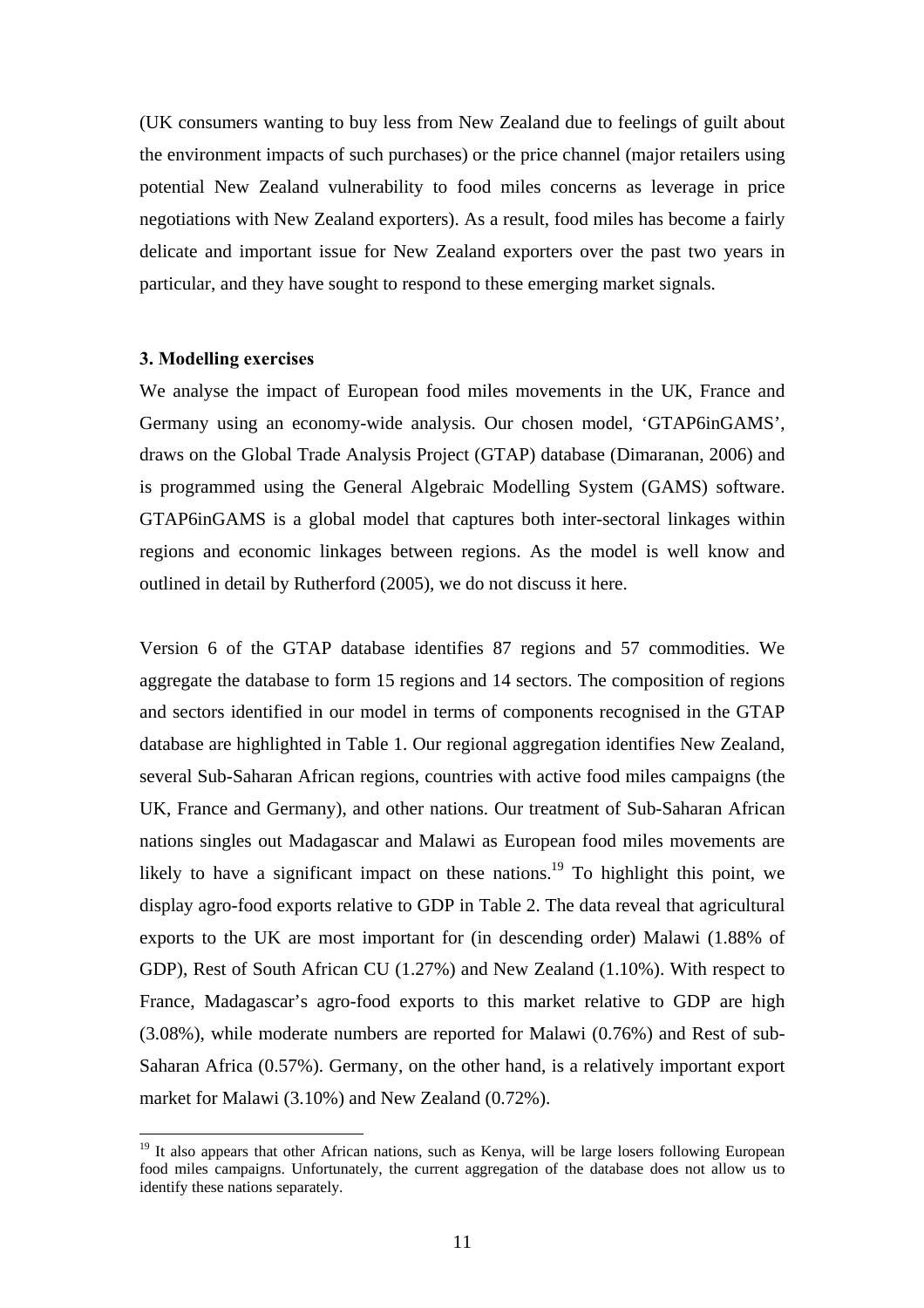Turning to the column for all active nations, significance measures are considerably higher for Malawi and Madagascar, 5.73% and 3.42% respectively, than those for other nations. Moderately high numbers are observed for New Zealand (2.15%), Rest of South African CU (1.91%) and Rest of Sub-Saharan Africa (1.62%). Overall, the data indicate that agro-food exports to active nations are more important for several Sub-Saharan African countries than most other countries. This suggests that, despite New Zealand's geographic isolation, food miles welfare losses may be most severe in some of the world's poorest nations.

In our sectoral aggregation, non-food manufacturing and services each enter in aggregate sectors and we identify agro-food commodities that are significant export earners for countries likely to experiences large losses as a result of food miles-related preference changes. To elaborate, Table 3 reports agricultural exports to active nations by product category relative to total agricultural exports for each country. Focusing on countries likely to experience the largest losses from food miles movements, New Zealand's major agro-food exports to active nations include meat products (50.8%), vegetables and fruit (18.6%) and dairy products (13.2%); Madagascar's exports are largely made up of other food products (70.8%), vegetables and fruits (14.9%) and other crops (12.2%); and Malawi's agro-food exports are dominated by other crops (85.9%).

We quantify the influence of European food miles lobbying using an 'iceberg' specification. That is, we assume a proportion of agro-food commodities exported to active countries melt during transportation. This specification has two interpretations relevant for our analysis. First, the amount of the product that melts can be taken as the amount of resources producers must use to persuade consumers to buy the product after the implementation of food miles campaigns. Second, melting can be interpreted as a quality-adjustment by consumers in active countries. That is, following the introduction of a food miles campaign, consumers in active countries might value, say, one foreign kiwifruit at 80% of the value of a pre-food miles kiwifruit.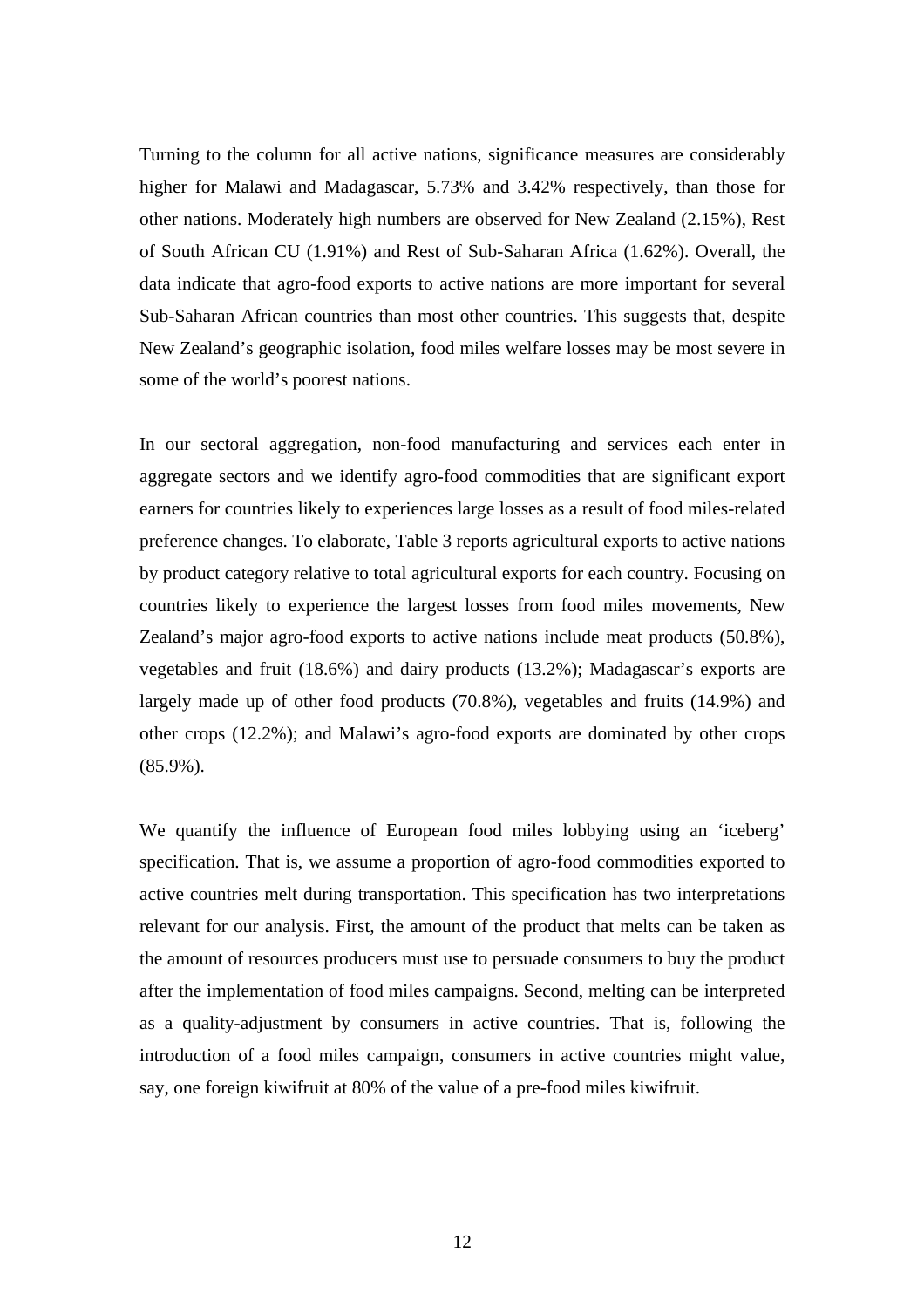As noted above, there is a large amount of uncertainty regarding how consumer preferences may change due to food miles campaigns. To make headway, we employ a flexible-form iceberg specification, as detailed in equation (1).

$$
\lambda_r^s = \alpha + \beta d_r^{s\rho} \tag{1}
$$

where  $\lambda_r^s$  is the proportion of exports from region *r* to active region *s* that melts during transportation (applied uniformly to all agro-food commodities),  $d_r^s$  is the distant between region *r* and active region *s*, and  $\alpha$ ,  $\beta$  and  $\rho$  are positive parameters. This specification allows us to model several different preference shift-distance relationships.

To measure distance, we employ harmonic-mean weighted distance measures available from the Centre D'Etudes Prospectives et D'Informations Internationales  $(CEPII)<sup>20</sup>$  Guided by Head and Mayer (2002), CEPII calculate bilateral distance between two countries as population-weighted average distances between the major cities belonging to those two countries. For distances between target and composite regions in our analysis, such as Rest of Sub-Saharan Africa and Rest of World, we calculate GDP-weighted averages of distances between each composite nation and target nations.

Table 4 reports distances between regions identified in our analysis and active countries. The data highlight Australia's and, in particular, New Zealand's isolation from Europe. Nearly 19,000 kilometres separates New Zealand from active nations. Distances between South Africa, Rest of South African CU, Madagascar and Malawi and active nations are about half those for New Zealand, but these nations are geographically disadvantaged in European markets relative to the US, Rest of Sub-Saharan Africa, the EU and Rest of World.

In our simulation exercises, we examine preference changes in active nations individually and as a group. In our base simulations, we calculate iceberg transport

 $^{20}$  See http://www.cepii.fr/anglaisgraph/bdd/distances.htm.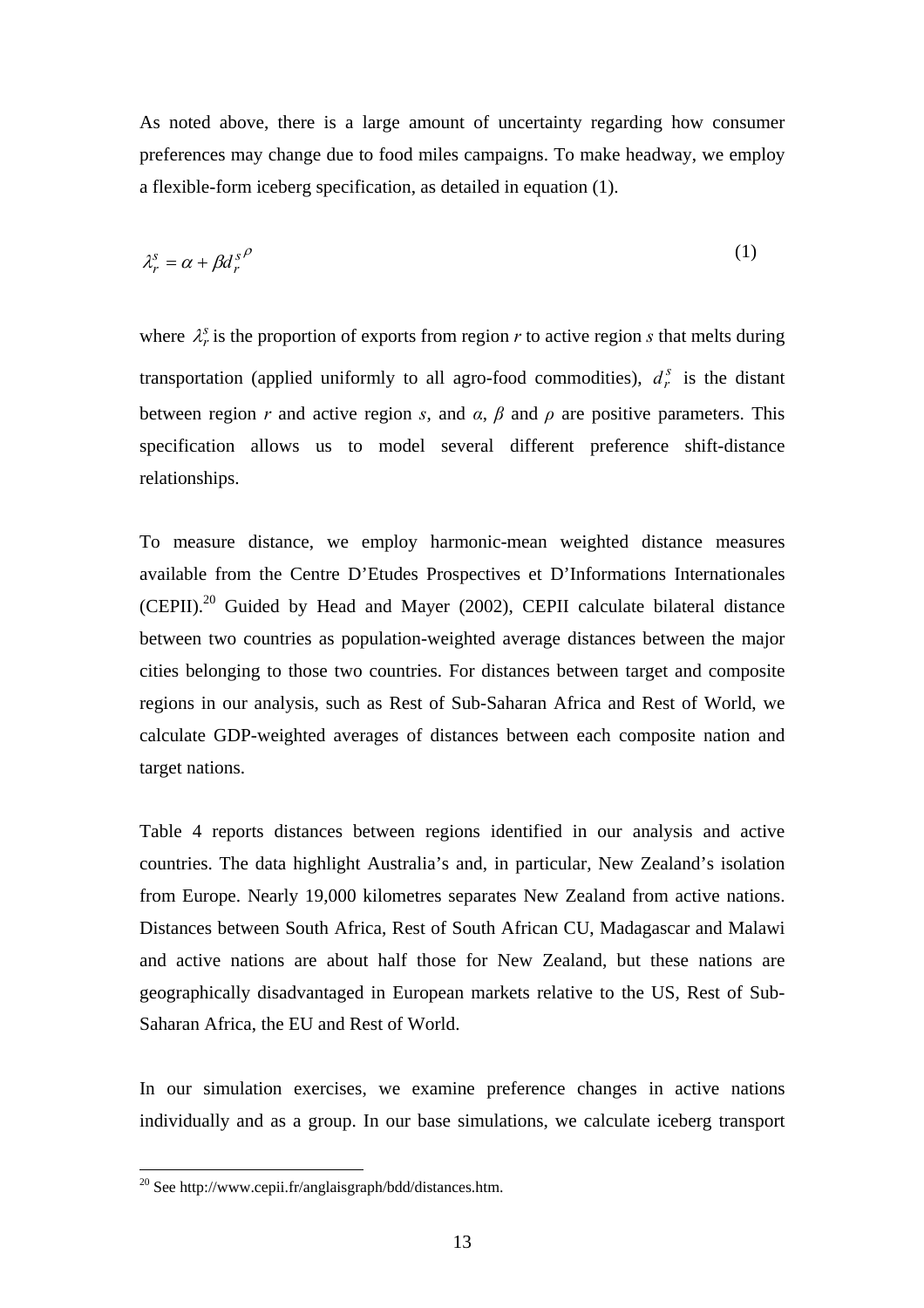cost by setting *α* equal to zero, *ρ* equal to one and calibrate *β* so that  $\lambda_{New Zealand}^s$  is equal to  $0.8<sup>21</sup>$  As New Zealand is the region most isolated from all active regions, the fraction of exports to active countries from other regions melting during transportation is less than 0.2.

We measure welfare changes using Hicksian equivalent variation in income, which allows us to quantify the impact of shocks in monetary terms. Reported welfare changes are increments to welfare that can be expected in each and every succeeding year as a result of the relevant shock. Equivalent variation in 2001 US dollars and equivalent variation as a fraction of GDP are reported in Tables 5 and 6 respectively.

In all simulations, Japan, South East Asia and Rest of EU experience welfare improvements. Two forces drive this result. First, relative to other regions, especially in the case of Rest of EU, food miles campaigns increase the competiveness of exporters in active regions relative to exporters in other regions. Second, imports become cheaper as exports from other nations are diverted away from active countries.

Ignoring welfare changes in active countries, New Zealand (-0.299), Malawi (-0.279) and Madagascar (-0.119) experience the largest welfare decreases relative to GDP when our food miles shock applies to all nations. As noted above, this result is a function of (a) the distance between these nations and European markets, and (b) the importance of agro-food trade to these economies. Rest of South African CU (-0.069) and Rest of Sub-Saharan Africa (-0.044) also experience relatively large welfare reductions.

Turning to results when our food miles shock is applied to each active country individually, New Zealand experiences the largest welfare loss, relative to GDP, from the UK food miles shock (-0.149) and a relatively large welfare decline following the German food miles shock (-0.101). Malawi's largest welfare decline occurs for the German food miles shock (-0.168) and Madagascar's welfare decline is almost

<sup>&</sup>lt;sup>21</sup> In our 'all active nations' simulations we calibrate *β* so that the iceberg parameter applying to New Zealand's exports to France (the most distant market) is equal to 0.8.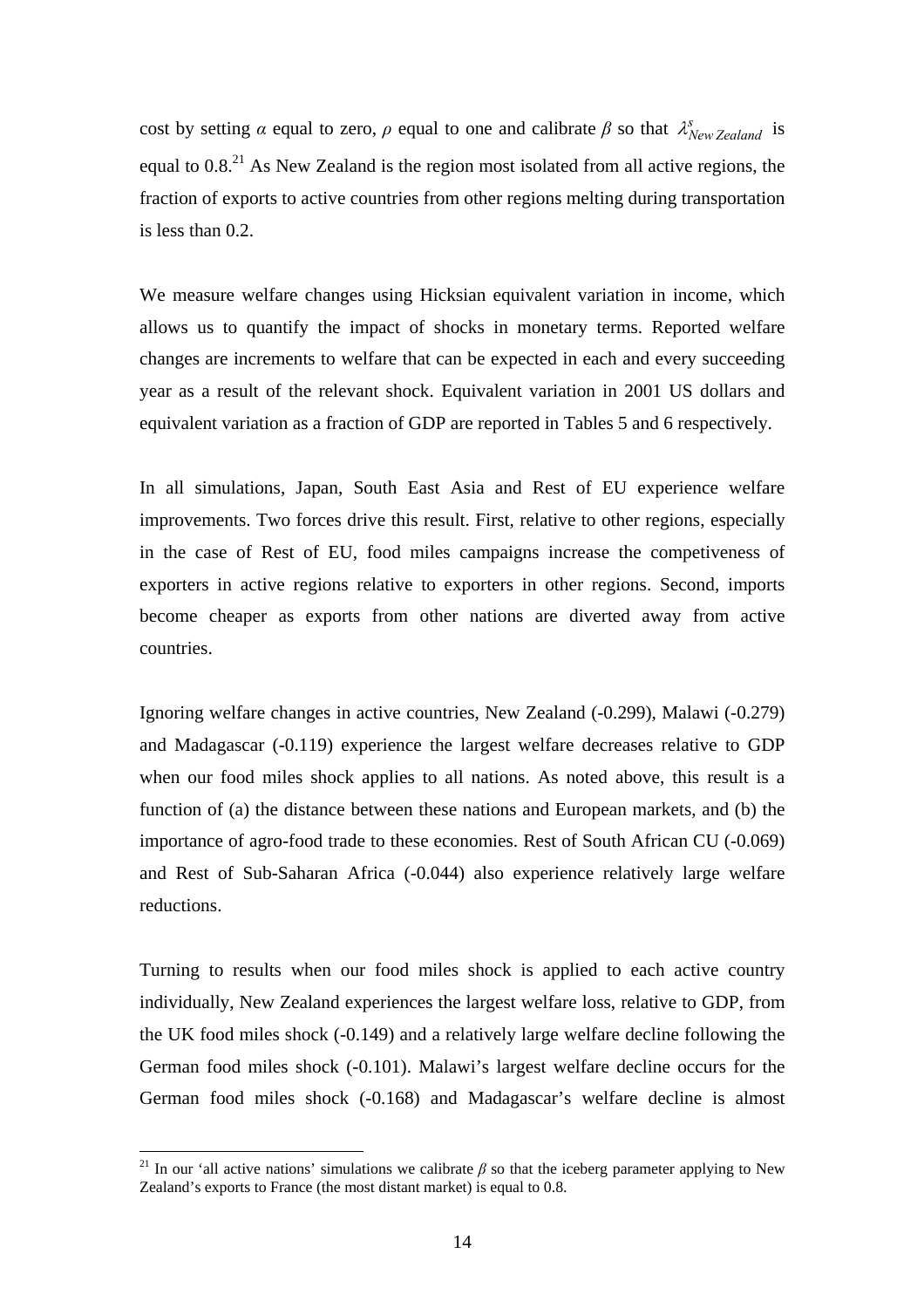entirely driven by the French food-miles shock (-0.098). These findings concur with our qualitative conclusions regarding the relative importance of each active country's market to distant agro-food exporters.

Our base simulations assumed that preference changes were equal across agro-food commodities. It is, however, possible that consumers will apply the food miles concept in a discriminatory fashion across commodities. Accordingly, we consider two alternative cases. First, as European marketing campaigns have focused on the distant travelled by imported meat and dairy products, we consider food-miles preference changes in meat and dairy in isolation. Welfare changes relative to GDP, reported in Table 7, reveal that New Zealand is by far the largest loser from such a change in preferences and welfare changes in this nation are similar to those when our food miles shock is applied to all commodities. In all variants of the simulations, New Zealand exports of meat and dairy to active nations decrease by around 75%, and exports of these commodities to all other regions increase. When there are preference changes in all active countries, New Zealand output of meat products falls by about 11% and there is little change in dairy production. Elsewhere, Madagascar and Malawi are largely unaffected by the shock and Rest of South African CU experiences a moderate welfare loss.

A second possible discriminatory change in preferences could occur if consumers' perceptions of environmental damage from imported food differed across transport types. Air transportation is many times more carbon intensive that sea transportation, as noted above. Products transported by air in the 'food miles' spot light included flowers and some types of fruits and vegetables. To gain an appreciation of the impact of discriminatory treatment of transport modes, we assume that the fraction of 'other crops', which includes cut flowers and many other perishable items, that melts during transportation is twice as large as that for other agro-food products when implementing the shock in our base simulation.<sup>22</sup> Table 8 reports welfare changes relative to GDP. When there are preference changes in all active countries, the decrease in New Zealand welfare is similar to that in our base simulation, but the

 $^{22}$  Our sectoral aggregation is not well suited to singling out food products largely transport by air. A detailed investigation would require disaggregation of GTAP's vegetables, fruits and nuts, and other crops sectors.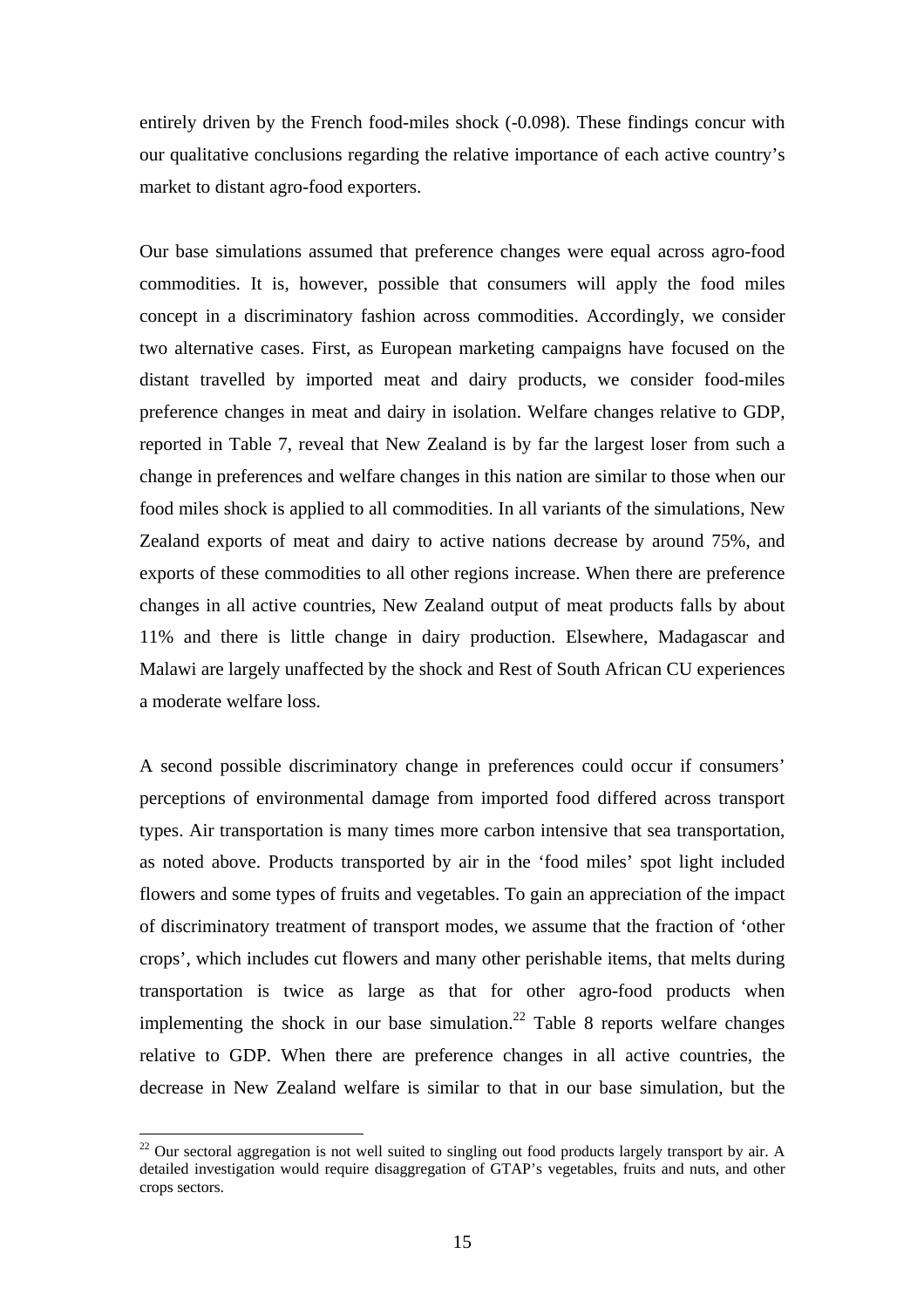decrease in Malawian welfare is nearly twice as large as that in Table 6. Moreover, Malawi's proportional welfare decrease is significantly larger than that for New Zealand, or any other nations. Welfare reductions for Madagascar and Rest of Sub-Saharan Africa are also moderately larger in Table 8 than in our base simulations.

## *Alternative preference changes*

So far we have assumed that consumers relate distance to food miles arguments in a linear fashion. It is possible, however, that consumers in active countries may develop an anti-import stance that is similar across sources. Alternatively, consumers may adopt the view that environmental damage from food transportation rises at an increasing rate as distance increases. To gauge the impact of alternative preference changes, we report welfare changes relative to GDP when we vary the values of *α* and *ρ*, when there is food miles-related preference changes in all active nations. Throughout our analysis, we stipulate that 20% of New Zealand's exports to active nations melt by varying the value of *β*.

Table 9 displays results for alternatives value of *α* when *ρ* is fixed at one. By design, results in the second column ( $\alpha = 0$ ) are identical to those in the final column of Table 6. As *α* increases, food miles-related preference shifts are more similar across countries and when  $\alpha = 0.2$  all nations face the same iceberg costs. The numbers reveal that, as might be expected, welfare decreases in geographically distant countries are reduced as *α* increases. Consequently, for relatively small values of *α* the welfare loss in Malawi, relative to GDP, is larger than that in New Zealand. Increasing *α* also increases the relative welfare loss in Rest of Sub-Saharan Africa, which is relatively close to active countries.

Welfare changes for alternative values of  $\rho$  when  $\alpha$  is fixed at zero are reported in Table 10. The impact of distance on iceberg transport costs is positively related to *ρ*. Consequently, welfare losses in Sub-Saharan African nations are magnified as *ρ* decreases and for certain values of *ρ* the proportional decrease in welfare in Malawi is larger than that for New Zealand.

## **4. Conclusions**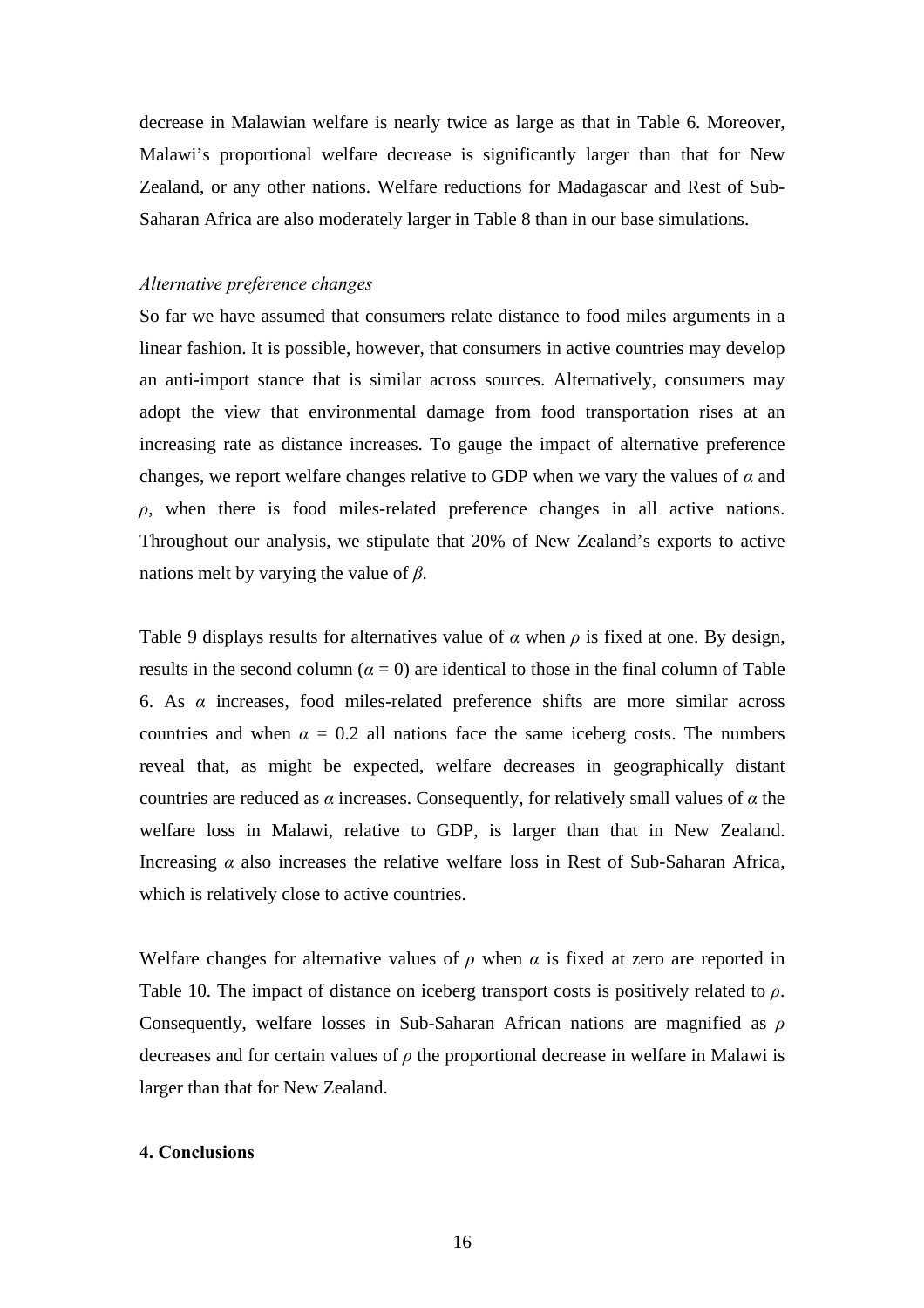This paper considers the impact of changes in preferences in several European countries away from imported agro-food commodities. We implemented food miles shocks in the UK, France and Germany as food miles campaigns are most active in these nations. The impact of food miles movements on other nations depends on the importance of agro-food commodities to each economy and each nation's distance from Europe. Although there is some uncertainty concerning the nature of food milesinduced preference changes, the largest losers from declining demand for imported food, in a relative sense, will likely be New Zealand and several Sub-Saharan African nations, including Malawi and Madagascar. With the exception of New Zealand, this finding indicates that some of the world's poorest nations will suffer the most from European food miles lobbying. Furthermore, due to the relatively large proportion of African agro-food commodities transported by air, we found that welfare losses in Sub-Saharan Africa may be particularly severe if declines in European preference are largest for agro-food commodities imported using carbon-intensive transportation modes.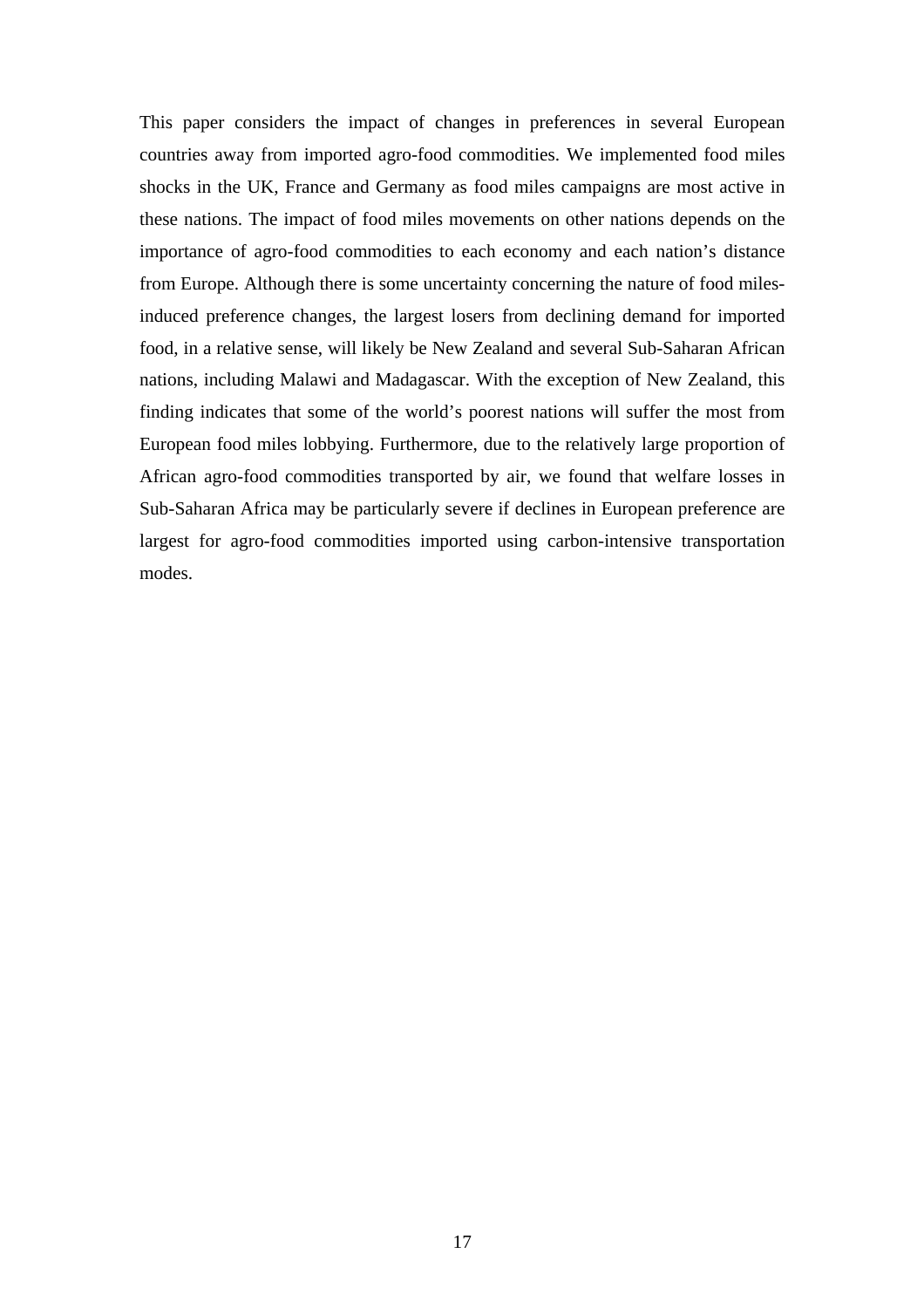## **References**

- Cairncross, F. (1997). *The Death of Distance: How the Communications Revolution Will Change Our Lives*. Cambridge MA: Harvard Business School Press.
- DEFRA (2001), Guidelines for Company Reporting of Greenhouse Gas Emissions, Annex 6. www.defra.gov.uk/environment/envrp/gas/10.htm
- Dimaranan, B.V. ed. (2006), "*Global Trade, Assistance, and Production: The GTAP 6 Data Base*," Center for Global Trade Analysis, Purdue University.
- Fishburn Hedges (2007). "Market analysis: food miles and sustainability trends in the UK," Report to New Zealand Trade and Enterprise.
- J. A. Heyes and A. Smith. (2006). 'Could Food Miles become a Non-Tariff Barrier?' Discussion paper for International Horticultural Congress, Korea.
- Nielsen, C.P., and Anderson, K. (2001), "Global market effects of alternative responses to genetically modified organisms," *Weltwirtschaftliches Archiv/Review of World Economics*, 137(2), 320-46.
- Paxton, A. (1994), "*The Food Miles Report: the dangers of long distance food transport*," London: Safe Alliance
- Mason, R., D. Simons, C. Peckham and T. Wakeman. (2002). Life cycle modelling CO2 emissions for lettuce, apples and cherries. Report to UK Ministry of Transport.

www.dft.gov.uk/pgr/freight/research/lifecyclemodellingco2emissio3225

Rutherford, T.F. (2005), "*GTAP6inGAMS: The dataset and static model*" [online], Ann Arbor, MI. Available at http://www.mpsge.org/gtap6/gtap6gams.pdf [Accessed 3 April 2008].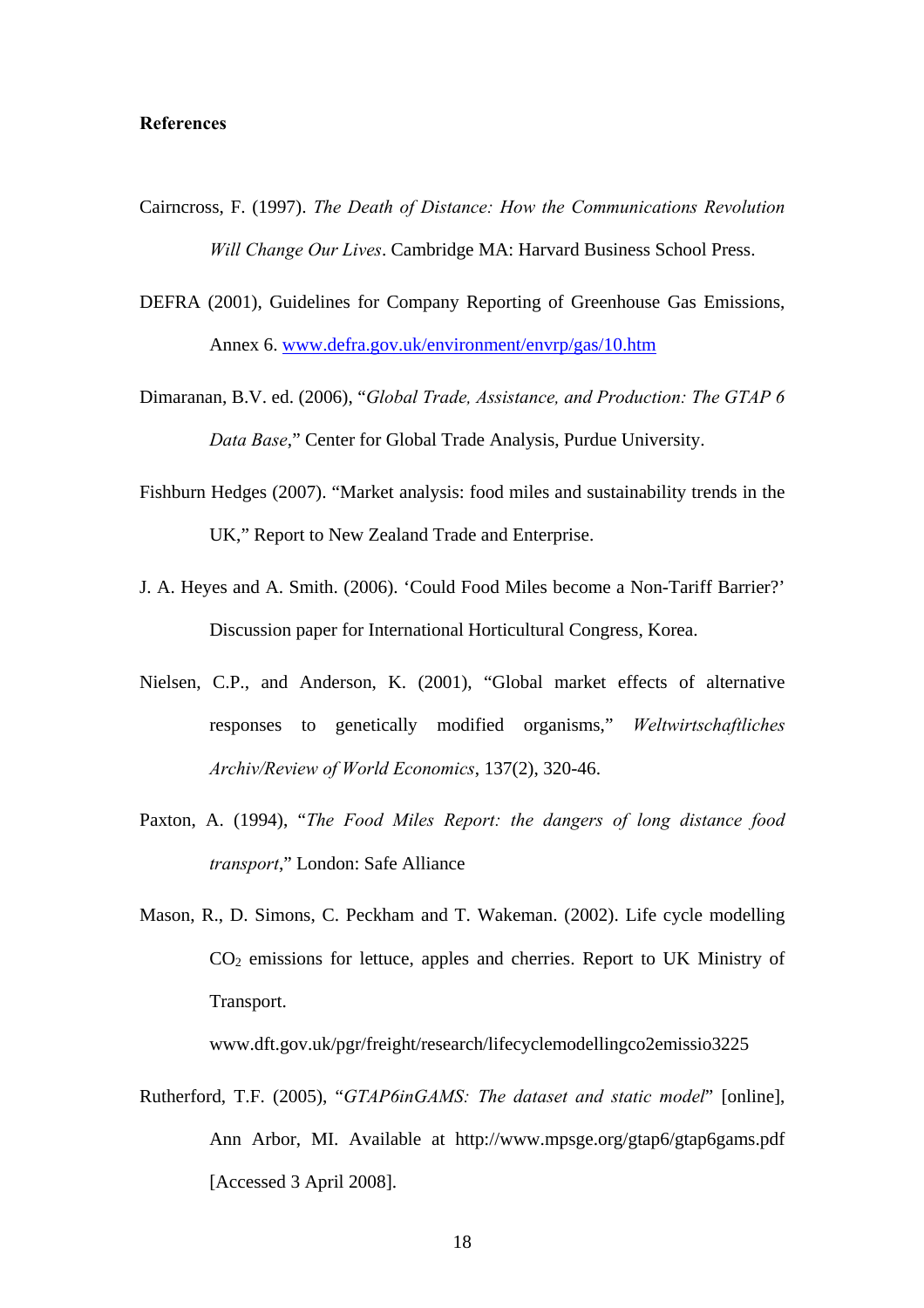- Smith, A., *et al* (2005), "The validity of food miles as an indicator of sustainable development: final report produced for DEFRA. Report number ED50254, Issue 7. Didcot, Oxfordshire, AEA Technology.
- Saunders, C., Barber, A. and Taylor, G. (2006), "Food Miles Comparative Energy/Emissions Performance of New Zealand's Agriculture Industry," AERU Research Report No.286.
- Schlich. E., and U. Fleissner. (2003). 'A comparison of regional energy turnover with global food'.

http://www.uni-giessen.de/fbr09/pt/PT\_Publikationen/Schlich\_IntJLCA\_online

William, A. (2006). Comparative Study of Cut Roses for the British Market Produced in Kenya and the Netherlands.

http://www.worldflowers.co.uk/12news/Comparative%20Study%20of%20Cut%20Roses%20Final%20 Report%20Precis%2012%20Febv4.pdf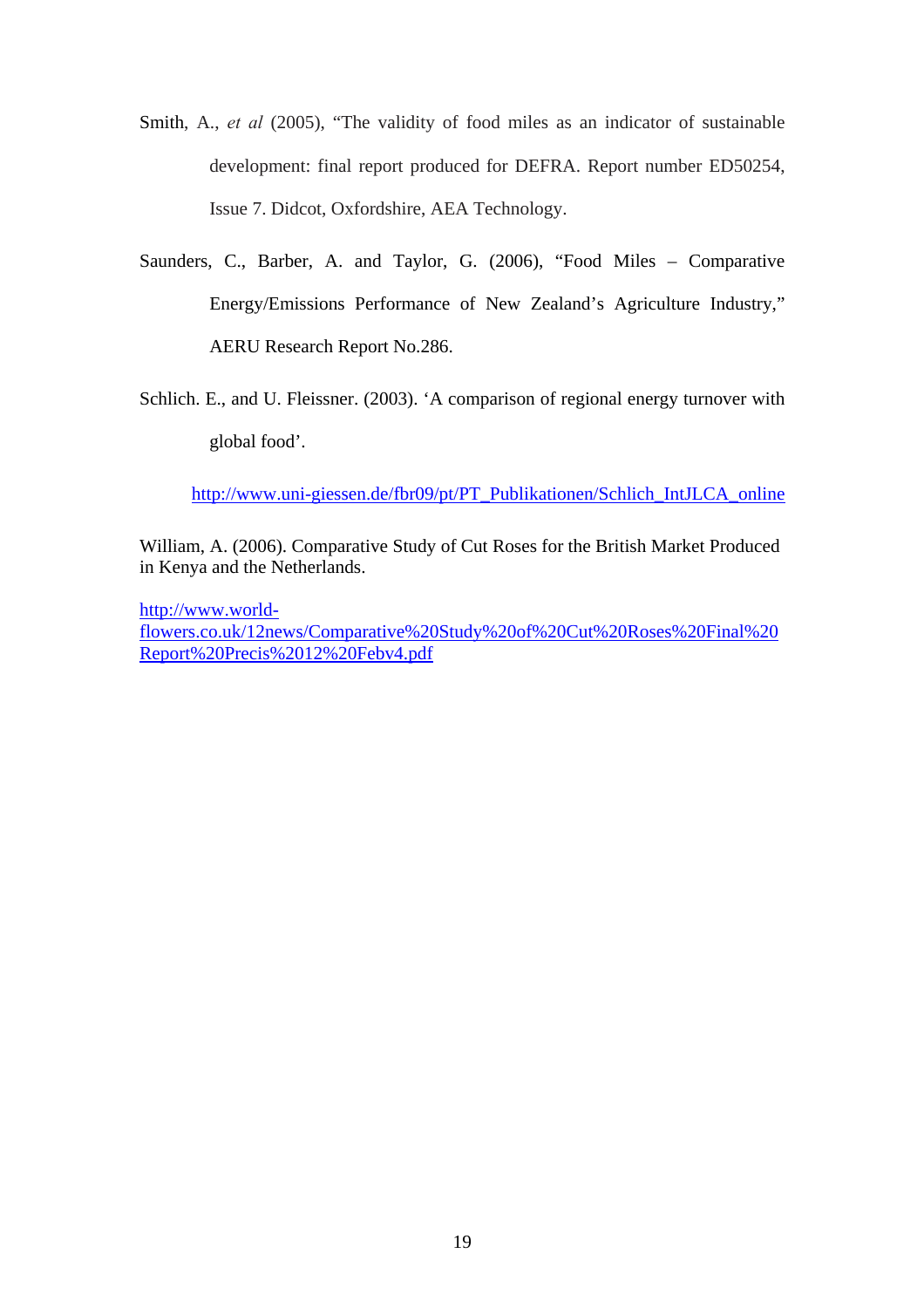|  | Table 1: Regional and commodity aggregation |
|--|---------------------------------------------|
|--|---------------------------------------------|

|     | <b>Regions</b>                            |     | талк т. кединатана сониноану адд еданон<br><b>Commodities</b> |
|-----|-------------------------------------------|-----|---------------------------------------------------------------|
| 1.  | <b>New Zealand</b>                        | 1.  | Vegetables, fruits and nuts                                   |
| 2.  | Australia                                 | 2.  | <b>Animal products</b>                                        |
| 3.  | <b>United States</b>                      |     | Bovine cattle, sheep and goats, horses; animal                |
| 4.  | Japan                                     |     | products not elsewhere classified (nec)                       |
| 5.  | <b>South East Asia</b>                    | 3.  | <b>Raw milk</b>                                               |
|     | China, Hong Kong, Indonesia,              | 4.  | <b>Wool</b>                                                   |
|     | Malaysia, Philippines, Singapore,         | 5.  | Other crops                                                   |
|     | Taiwan, Thailand, Vietnam, Rest of        | 6.  | Other agriculture                                             |
|     | South East Asia                           |     | Paddy rice; wheat; cereal grains; oil seeds;                  |
| 6.  | <b>South Africa</b>                       |     | sugar cane, sugar beet; plant-based fibres;                   |
| 7.  | <b>Rest of South African Custom Union</b> |     | fishing                                                       |
|     | Botswana, Rest of South African           | 7.  | <b>Meat products</b>                                          |
|     | <b>Customs Union</b>                      |     | Bovine meat products; meat products nec                       |
| 8.  | Madagascar                                | 8.  | <b>Dairy products</b>                                         |
| 9.  | Malawi                                    | 9.  | Other food products                                           |
| 10. | <b>Rest of Sub-Saharan Africa</b>         | 10. | <b>Miscellaneous food products</b>                            |
|     | Botswana, Mozambique, Tanzania,           |     | Vegetable oils and fats; processed rice; sugar;               |
|     | Zambia, Zimbabwe, Rest of South           |     | beverages and tobacco products                                |
|     | African Development Community,            | 11. | Forestry                                                      |
|     | Uganda, Rest of Sub-Saharan Africa        | 12. | <b>Resource based sectors</b>                                 |
| 11. | <b>United Kingdom</b>                     |     | Coal; oil; gas; minerals nec                                  |
| 12. | France                                    | 13. | <b>Other manufacturing</b>                                    |
| 13. | Germany                                   |     | Textiles; wearing apparel; leather products;                  |
| 14. | <b>Rest of EU</b>                         |     | wood products; paper products, publishing;                    |
|     | Austria, Belgium, Cyprus, Czech           |     | petroleum, coal products; chemical, rubber,                   |
|     | Republic, Denmark, Estonia, Finland,      |     | plastic products; mineral products nec; ferrous               |
|     | Greece, Hungary, Ireland, Italy,,         |     | metals; metal nec; metal products; motor                      |
|     | Latvia, Lithuania, Luxemburg, Malta,      |     | vehicles and parts; transport equipment nec;                  |
|     | Netherlands, , Poland, Portugal,          |     | electronic equipment; machinery and equipment                 |
|     | Slovakia, Slovenia, Spain, Sweden         |     | nec; manufacturing nec                                        |
| 15. | <b>Rest of World (ROW)</b>                | 14. | <b>Services</b>                                               |
|     | All other regions                         |     | Electricity; gas manufacture, distribution;                   |
|     |                                           |     | water; construction; trade; transport nec; water              |
|     |                                           |     | transport; air transport; communication;                      |
|     |                                           |     | financial services nec; insurance; business                   |
|     |                                           |     | services nec; recreational and other services;                |
|     |                                           |     | public administration, defence, education,                    |
|     |                                           |     | health; dwellings                                             |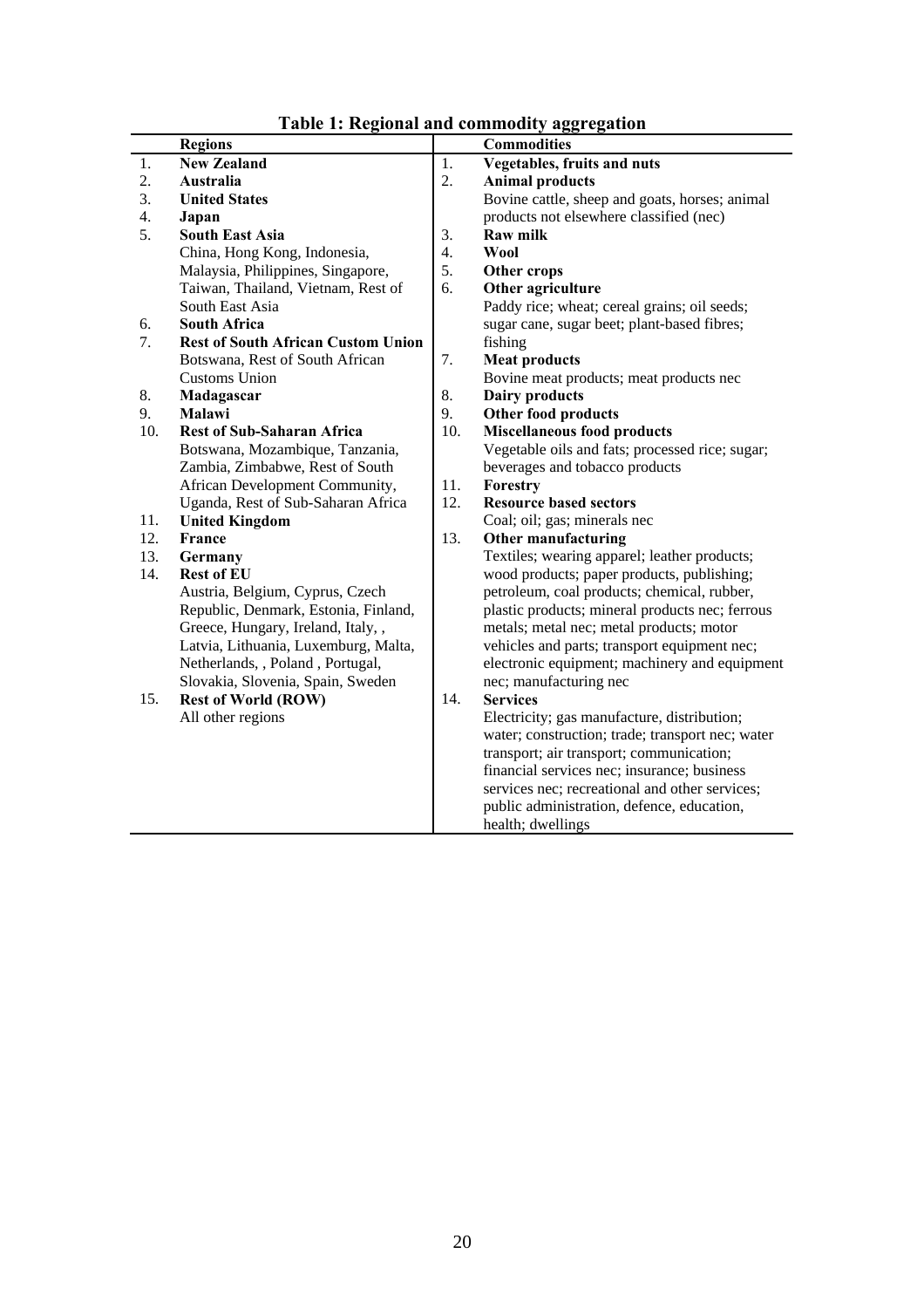|                            | UK                       | France                   | $\mathbf{r}_{\mathbf{m}}$ , $\mathbf{r}_{\mathbf{v}}$ , $\mathbf{r}_{\mathbf{v}}$ , $\mathbf{r}_{\mathbf{v}}$ , $\mathbf{r}_{\mathbf{v}}$ , $\mathbf{r}_{\mathbf{v}}$ , $\mathbf{r}_{\mathbf{v}}$ , $\mathbf{r}_{\mathbf{v}}$ , $\mathbf{r}_{\mathbf{v}}$ , $\mathbf{r}_{\mathbf{v}}$ , $\mathbf{r}_{\mathbf{v}}$ , $\mathbf{r}_{\mathbf{v}}$ , $\mathbf{r}_{\mathbf{v}}$ ,<br>Germany | All active |
|----------------------------|--------------------------|--------------------------|----------------------------------------------------------------------------------------------------------------------------------------------------------------------------------------------------------------------------------------------------------------------------------------------------------------------------------------------------------------------------------------|------------|
| New Zealand                | 1.10                     | 0.33                     | 0.72                                                                                                                                                                                                                                                                                                                                                                                   | 2.15       |
| Australia                  | 0.19                     | 0.04                     | 0.06                                                                                                                                                                                                                                                                                                                                                                                   | 0.29       |
| <b>United Sates</b>        | 0.01                     | 0.00                     | 0.01                                                                                                                                                                                                                                                                                                                                                                                   | 0.03       |
| Japan                      | 0.00                     | 0.00                     | 0.00                                                                                                                                                                                                                                                                                                                                                                                   | 0.00       |
| South East Asia            | 0.04                     | 0.03                     | 0.06                                                                                                                                                                                                                                                                                                                                                                                   | 0.13       |
| South Africa               | 0.44                     | 0.12                     | 0.19                                                                                                                                                                                                                                                                                                                                                                                   | 0.75       |
| Rest of South African CU   | 1.27                     | 0.45                     | 0.19                                                                                                                                                                                                                                                                                                                                                                                   | 1.91       |
| Madagascar                 | 0.05                     | 3.08                     | 0.29                                                                                                                                                                                                                                                                                                                                                                                   | 3.42       |
| Malawi                     | 1.88                     | 0.76                     | 3.10                                                                                                                                                                                                                                                                                                                                                                                   | 5.73       |
| Rest of Sub-Saharan Africa | 0.63                     | 0.57                     | 0.41                                                                                                                                                                                                                                                                                                                                                                                   | 1.62       |
| United Kingdom             | $\overline{\phantom{0}}$ | 0.10                     | 0.06                                                                                                                                                                                                                                                                                                                                                                                   | 0.16       |
| France                     | 0.26                     | $\overline{\phantom{a}}$ | 0.32                                                                                                                                                                                                                                                                                                                                                                                   | 0.58       |
| Germany                    | 0.10                     | 0.15                     |                                                                                                                                                                                                                                                                                                                                                                                        | 0.25       |
| Rest of EU                 | 0.32                     | 0.36                     | 0.59                                                                                                                                                                                                                                                                                                                                                                                   | 1.28       |
| Rest of World              | 0.08                     | 0.07                     | 0.10                                                                                                                                                                                                                                                                                                                                                                                   | 0.25       |

**Table 2: Agro-food exports to active countries relative to GDP, %** 

*Source:* GTAP 6 Database (Dimaranan 2006)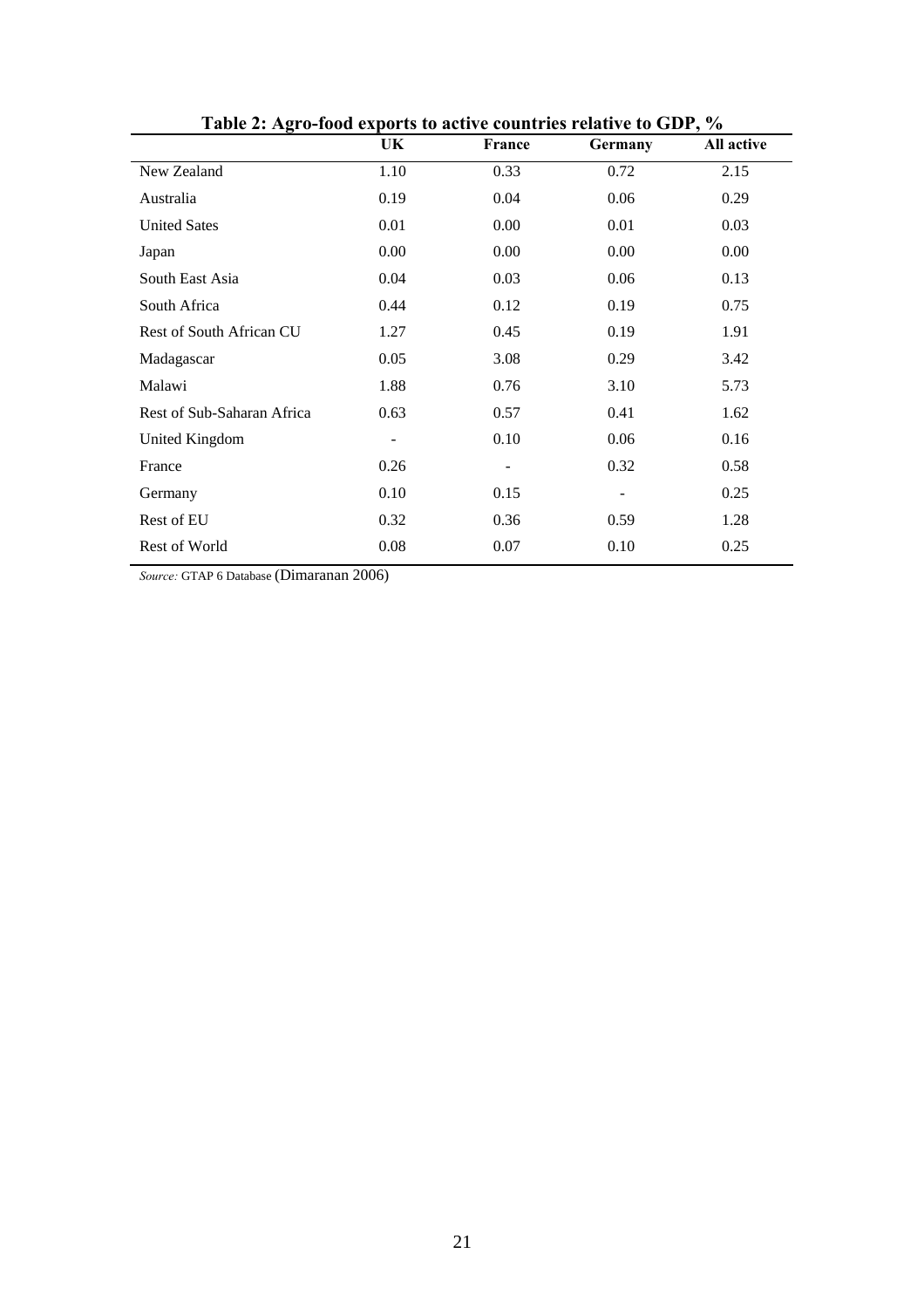| $\cdots$                   | Vegetables<br>etc | Animal<br>products | $\frac{1}{2}$ and $\frac{1}{2}$ and $\frac{1}{2}$ and $\frac{1}{2}$ and $\frac{1}{2}$ and $\frac{1}{2}$ and $\frac{1}{2}$ and $\frac{1}{2}$ and $\frac{1}{2}$ and $\frac{1}{2}$<br>Raw milk | Wool | Other<br>crops | Other<br>agriculture | Meat<br>products | <b>Dairy</b><br>products | $\mathbf{v}$ is provided by $\mathbf{v}$<br><b>Other food</b><br>products | Misc food<br>products |
|----------------------------|-------------------|--------------------|---------------------------------------------------------------------------------------------------------------------------------------------------------------------------------------------|------|----------------|----------------------|------------------|--------------------------|---------------------------------------------------------------------------|-----------------------|
| New Zealand                | 18.6              | 2.4                | 0.0                                                                                                                                                                                         | 6.3  | 0.5            | 0.2                  | 50.8             | 13.2                     | 2.6                                                                       | 5.5                   |
| Australia                  | 2.9               | 1.9                | 0.0                                                                                                                                                                                         | 14.6 | 1.0            | 4.5                  | 11.6             | 4.8                      | 4.3                                                                       | 54.6                  |
| <b>United Sates</b>        | 16.7              | 7.3                | 0.0                                                                                                                                                                                         | 0.1  | 14.3           | 11.9                 | 4.0              | 1.6                      | 22.8                                                                      | 21.3                  |
| Japan                      | 1.9               | 18.2               | 0.0                                                                                                                                                                                         | 0.1  | 10.1           | 5.0                  | 13.4             | 1.0                      | 38.1                                                                      | 12.4                  |
| South East Asia            | 8.4               | 8.3                | 0.0                                                                                                                                                                                         | 0.1  | 23.0           | 4.8                  | 12.7             | 0.1                      | 29.6                                                                      | 12.9                  |
| South Africa               | 55.0              | 0.9                | 0.0                                                                                                                                                                                         | 2.3  | 8.6            | 0.8                  | 2.7              | 0.1                      | 6.7                                                                       | 22.9                  |
| Rest of South African CU   | 3.6               | 1.6                | 0.0                                                                                                                                                                                         | 0.2  | 0.9            | 0.8                  | 47.8             | 0.2                      | 12.1                                                                      | 32.7                  |
| Madagascar                 | 14.9              | 0.4                | 0.0                                                                                                                                                                                         | 0.0  | 12.2           | 0.5                  | $0.0\,$          | $0.0\,$                  | 70.8                                                                      | 1.3                   |
| Malawi                     | 1.2               | 0.1                | 0.0                                                                                                                                                                                         | 0.0  | 85.9           | 0.9                  | $0.0\,$          | $0.0\,$                  | 0.4                                                                       | 11.5                  |
| Rest of Sub-Saharan Africa | 19.7              | 1.2                | 0.0                                                                                                                                                                                         | 0.1  | 40.9           | 5.0                  | 1.0              | 0.1                      | 20.9                                                                      | 11.0                  |
| United Kingdom             | 1.2               | 3.5                | 0.0                                                                                                                                                                                         | 0.3  | 2.7            | 8.1                  | 10.3             | 7.6                      | 35.1                                                                      | 31.2                  |
| France                     | 9.8               | 2.0                | 0.0                                                                                                                                                                                         | 0.0  | 2.1            | 9.5                  | 11.7             | 12.4                     | 21.1                                                                      | 31.2                  |
| Germany                    | 2.7               | 2.1                | 0.0                                                                                                                                                                                         | 0.1  | 3.8            | 3.2                  | 14.3             | 12.3                     | 42.4                                                                      | 19.1                  |
| Rest of EU                 | 16.8              | 2.9                | 0.0                                                                                                                                                                                         | 0.1  | 7.3            | 2.8                  | 17.4             | 10.6                     | 26.6                                                                      | 15.4                  |
| Rest of World              | 19.7              | 3.2                | 0.2                                                                                                                                                                                         | 0.5  | 14.5           | 12.0                 | 6.7              | 2.2                      | 29.2                                                                      | 11.7                  |

**Table 3: Agricultural exports to the UK, France and Germany by product relative to total agricultural exports, %** 

*Source:* GTAP 6 Database (Dimaranan 2006).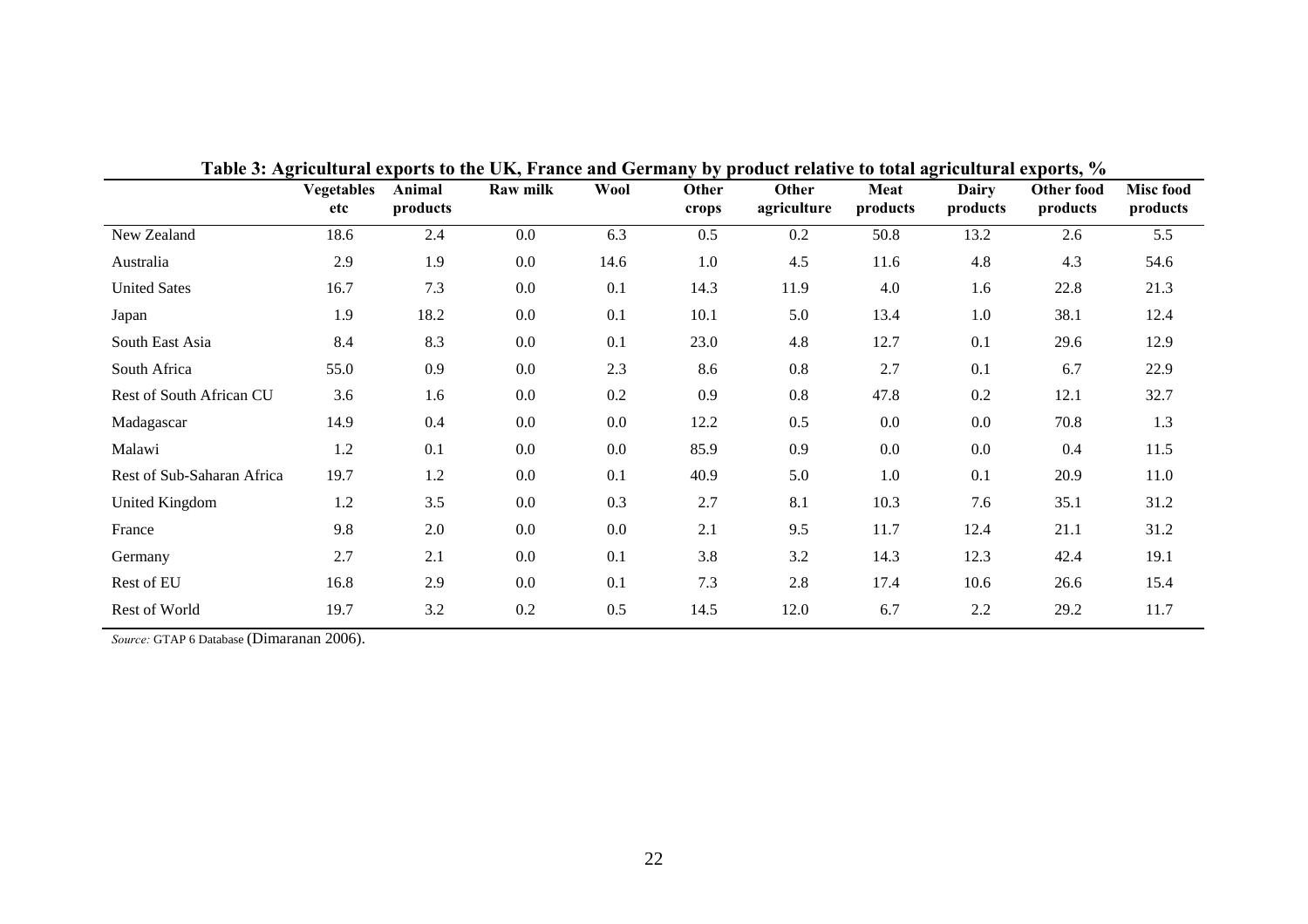| <b>United Kingdom</b> | France | Germany |
|-----------------------|--------|---------|
| 18,521                | 18,894 | 18,220  |
| 16,602                | 16,513 | 15,935  |
| 6,878                 | 7,457  | 7,595   |
| 9,436                 | 9,803  | 9,086   |
| 9,295                 | 9,427  | 8,771   |
| 9,489                 | 8,770  | 9,111   |
| 8,675                 | 8,313  | 8,480   |
| 9,265                 | 8,582  | 8,666   |
| 8,204                 | 7,492  | 7,701   |
| 5,996                 | 5,867  | 5,902   |
|                       | 750    | 809     |
| 750                   |        | 790     |
| 809                   | 790    |         |
| 1,277                 | 1,049  | 1,008   |
| 6,128                 | 6,182  | 6,262   |
|                       |        |         |

**Table 4: Distances between regions, kilometres** 

*Source:* Based on distance data from http://www.cepii.fr/anglaisgraph/bdd/distances.htm.

| Table 5: Global wellare changes (equivalent variation, 2001 US donars, million) |           |          |           |            |  |  |  |  |  |
|---------------------------------------------------------------------------------|-----------|----------|-----------|------------|--|--|--|--|--|
|                                                                                 | UK.       | France   | Germany   | All active |  |  |  |  |  |
| New Zealand                                                                     | $-67.3$   | $-21.4$  | $-45.5$   | $-135.4$   |  |  |  |  |  |
| Australia                                                                       | $-44.4$   | $-13.7$  | $-19.2$   | $-76.0$    |  |  |  |  |  |
| <b>United Sates</b>                                                             | $-280.5$  | $-81.2$  | $-129.5$  | $-486.6$   |  |  |  |  |  |
| Japan                                                                           | 66.4      | 23.1     | 39.6      | 128.1      |  |  |  |  |  |
| South East Asia                                                                 | 133.7     | 29.8     | 29.5      | 193.4      |  |  |  |  |  |
| South Africa                                                                    | $-9.8$    | $-1.5$   | $-5.3$    | $-15.9$    |  |  |  |  |  |
| Rest of South African CU                                                        | $-5.7$    | $-1.2$   | $-0.1$    | $-6.8$     |  |  |  |  |  |
| Madagascar                                                                      | $-0.4$    | $-4.4$   | $-0.6$    | $-5.4$     |  |  |  |  |  |
| Malawi                                                                          | $-1.2$    | $-0.7$   | $-2.7$    | $-4.4$     |  |  |  |  |  |
| Rest of Sub-Saharan Africa                                                      | $-29.1$   | $-27.4$  | $-22.2$   | $-77.4$    |  |  |  |  |  |
| United Kingdom                                                                  | $-1655.6$ | $-10.6$  | $-16.0$   | $-1657.5$  |  |  |  |  |  |
| France                                                                          | 67.4      | $-855.8$ | 28.3      | $-766.6$   |  |  |  |  |  |
| Germany                                                                         | 68.2      | 26.1     | $-1446.0$ | $-1308.6$  |  |  |  |  |  |
| Rest of EU                                                                      | 148.2     | 65.7     | 147.3     | 358.1      |  |  |  |  |  |
| <b>Rest of World</b>                                                            | $-43.0$   | $-66.4$  | $-105.6$  | $-208.3$   |  |  |  |  |  |

|  | Table 5: Global welfare changes (equivalent variation, 2001 US dollars, million) |  |  |  |  |
|--|----------------------------------------------------------------------------------|--|--|--|--|
|  |                                                                                  |  |  |  |  |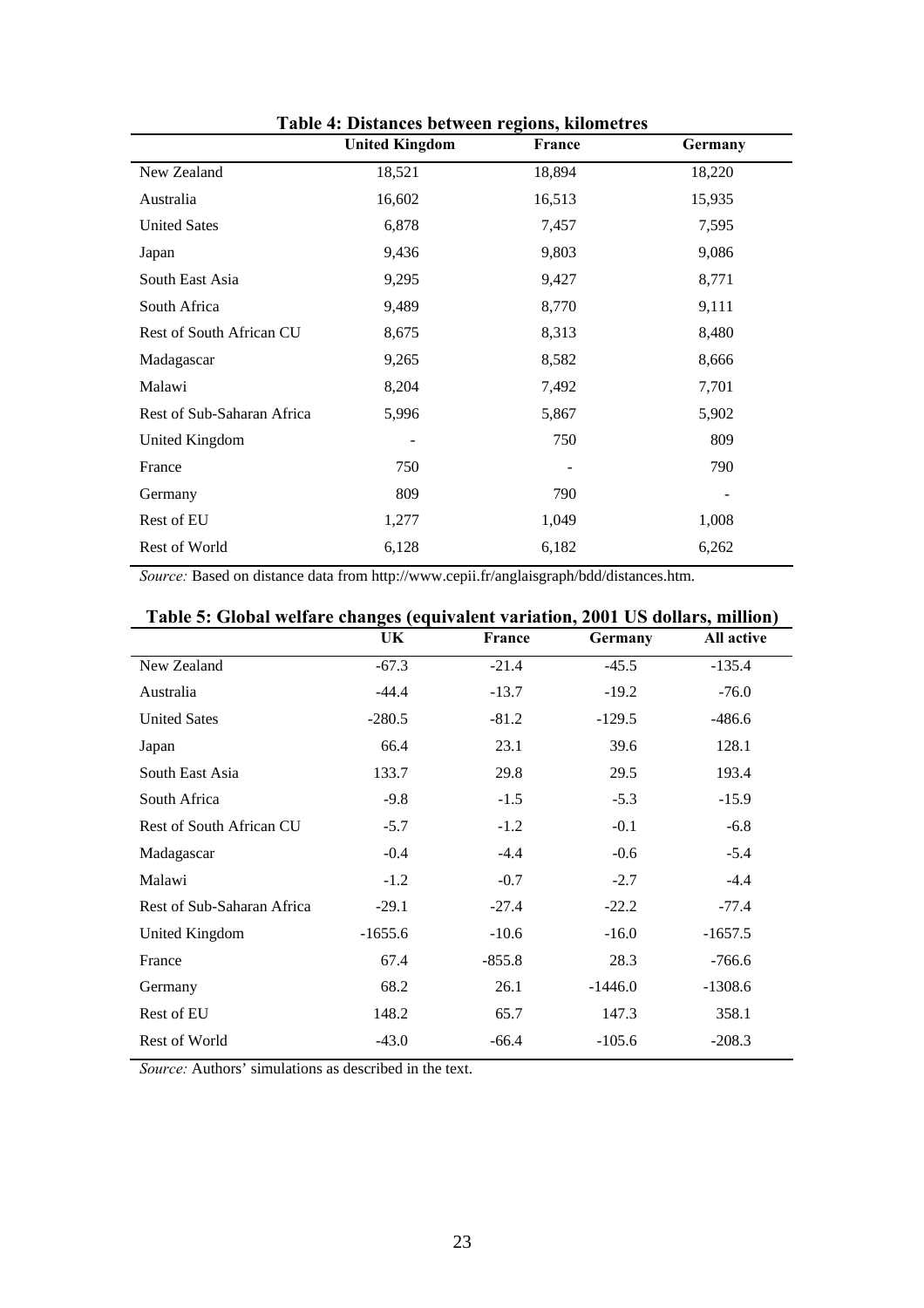|                            | UK       | France   | Germany  | All active |
|----------------------------|----------|----------|----------|------------|
| New Zealand                | $-0.149$ | $-0.047$ | $-0.101$ | $-0.299$   |
| Australia                  | $-0.014$ | $-0.004$ | $-0.006$ | $-0.023$   |
| <b>United Sates</b>        | $-0.003$ | $-0.001$ | $-0.001$ | $-0.005$   |
| Japan                      | 0.002    | 0.001    | 0.001    | 0.004      |
| South East Asia            | 0.006    | 0.001    | 0.001    | 0.008      |
| South Africa               | $-0.010$ | $-0.001$ | $-0.005$ | $-0.016$   |
| Rest of South African CU   | $-0.057$ | $-0.012$ | $-0.001$ | $-0.069$   |
| Madagascar                 | $-0.008$ | $-0.098$ | $-0.014$ | $-0.119$   |
| Malawi                     | $-0.073$ | $-0.042$ | $-0.168$ | $-0.279$   |
| Rest of Sub-Saharan Africa | $-0.017$ | $-0.016$ | $-0.013$ | $-0.044$   |
| United Kingdom             | $-0.125$ | $-0.001$ | $-0.001$ | $-0.125$   |
| France                     | 0.006    | $-0.074$ | 0.002    | $-0.066$   |
| Germany                    | 0.004    | 0.002    | $-0.087$ | $-0.079$   |
| Rest of EU                 | 0.004    | 0.002    | 0.004    | 0.011      |
| Rest of World              | $-0.001$ | $-0.001$ | $-0.002$ | $-0.004$   |
|                            |          |          |          |            |

**Table 6: Global welfare changes (equivalent variation as a fraction of GDP, %)**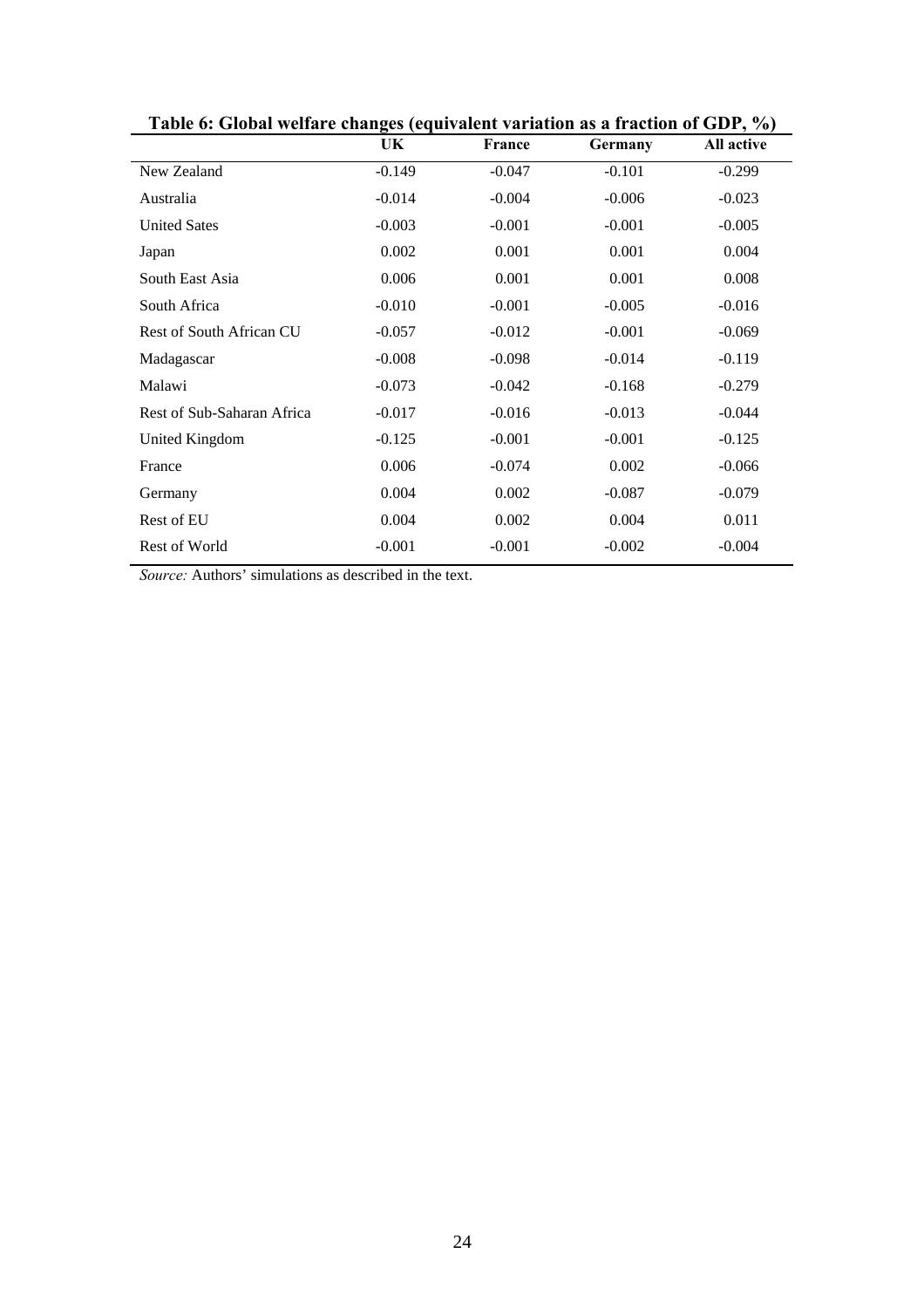| preference changes for meat and dairy products |          |               |          |            |  |  |  |  |  |
|------------------------------------------------|----------|---------------|----------|------------|--|--|--|--|--|
|                                                | UK.      | <b>France</b> | Germany  | All active |  |  |  |  |  |
| New Zealand                                    | $-0.108$ | $-0.045$      | $-0.072$ | $-0.227$   |  |  |  |  |  |
| Australia                                      | $-0.003$ | $-0.001$      | $-0.002$ | $-0.006$   |  |  |  |  |  |
| <b>United Sates</b>                            | $-0.001$ | 0.000         | $-0.001$ | $-0.002$   |  |  |  |  |  |
| Japan                                          | 0.001    | 0.000         | 0.000    | 0.001      |  |  |  |  |  |
| South East Asia                                | 0.002    | 0.001         | 0.001    | 0.004      |  |  |  |  |  |
| South Africa                                   | 0.002    | 0.000         | 0.001    | 0.003      |  |  |  |  |  |
| Rest of South African CU                       | $-0.058$ | $-0.003$      | $-0.004$ | $-0.064$   |  |  |  |  |  |
| Madagascar                                     | $-0.002$ | $-0.001$      | $-0.001$ | $-0.004$   |  |  |  |  |  |
| Malawi                                         | 0.001    | 0.000         | 0.000    | 0.001      |  |  |  |  |  |
| Rest of Sub-Saharan Africa                     | $-0.002$ | $-0.001$      | $-0.001$ | $-0.004$   |  |  |  |  |  |
| United Kingdom                                 | $-0.031$ | 0.000         | 0.000    | $-0.031$   |  |  |  |  |  |
| France                                         | 0.001    | $-0.012$      | 0.001    | $-0.010$   |  |  |  |  |  |
| Germany                                        | 0.001    | 0.001         | $-0.017$ | $-0.014$   |  |  |  |  |  |
| Rest of EU                                     | 0.001    | 0.000         | 0.000    | 0.001      |  |  |  |  |  |
| <b>Rest of World</b>                           | 0.000    | 0.000         | 0.000    | 0.000      |  |  |  |  |  |
|                                                |          |               |          |            |  |  |  |  |  |

**Table 7: Global welfare changes (equivalent variation as a fraction of GDP, %), preference changes for meat and dairy products** 

*Source:* Authors' simulations as described in the text.

| double preference changes for other crops |          |          |          |          |  |  |  |  |  |  |
|-------------------------------------------|----------|----------|----------|----------|--|--|--|--|--|--|
| All active<br>UK<br>France<br>Germany     |          |          |          |          |  |  |  |  |  |  |
| New Zealand                               | $-0.149$ | $-0.047$ | $-0.101$ | $-0.300$ |  |  |  |  |  |  |
| Australia                                 | $-0.014$ | $-0.004$ | $-0.006$ | $-0.024$ |  |  |  |  |  |  |
| <b>United Sates</b>                       | $-0.003$ | $-0.001$ | $-0.001$ | $-0.005$ |  |  |  |  |  |  |
| Japan                                     | 0.002    | 0.001    | 0.001    | 0.004    |  |  |  |  |  |  |
| South East Asia                           | 0.006    | 0.001    | 0.001    | 0.008    |  |  |  |  |  |  |
| South Africa                              | $-0.013$ | $-0.002$ | $-0.006$ | $-0.020$ |  |  |  |  |  |  |
| Rest of South African CU                  | $-0.055$ | $-0.011$ | 0.000    | $-0.066$ |  |  |  |  |  |  |
| Madagascar                                | $-0.008$ | $-0.112$ | $-0.017$ | $-0.138$ |  |  |  |  |  |  |
| Malawi                                    | $-0.132$ | $-0.077$ | $-0.327$ | $-0.532$ |  |  |  |  |  |  |
| Rest of Sub-Saharan Africa                | $-0.023$ | $-0.021$ | $-0.020$ | $-0.064$ |  |  |  |  |  |  |
| United Kingdom                            | $-0.133$ | $-0.001$ | $-0.001$ | $-0.133$ |  |  |  |  |  |  |
| France                                    | 0.006    | $-0.078$ | 0.003    | $-0.070$ |  |  |  |  |  |  |
| Germany                                   | 0.004    | 0.002    | $-0.098$ | $-0.089$ |  |  |  |  |  |  |
| Rest of EU                                | 0.005    | 0.002    | 0.006    | 0.013    |  |  |  |  |  |  |
| Rest of World                             | $-0.001$ | $-0.002$ | $-0.003$ | $-0.006$ |  |  |  |  |  |  |

**Table 8: Global welfare changes (equivalent variation as a fraction of GDP, %),**